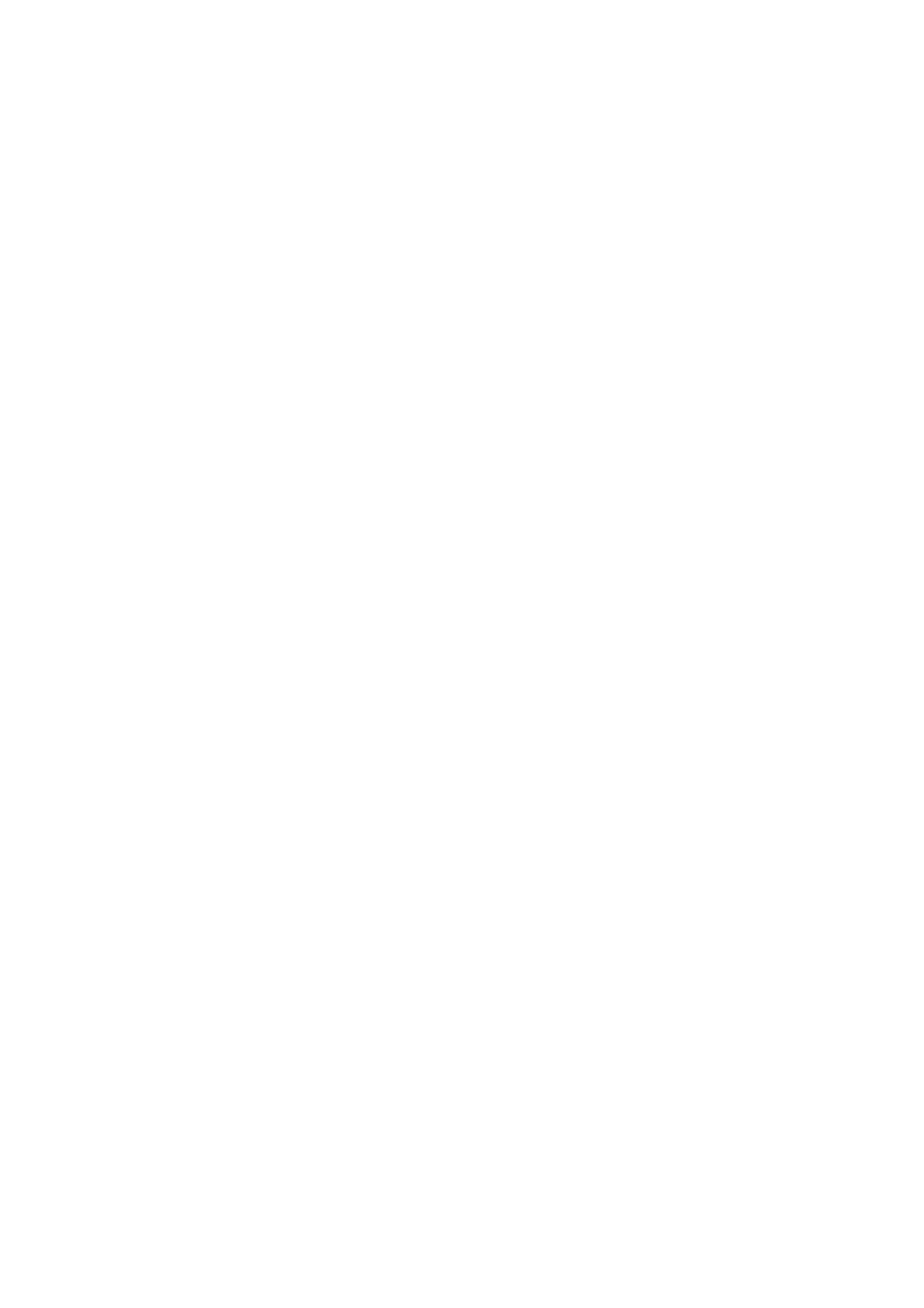To our families, for all their support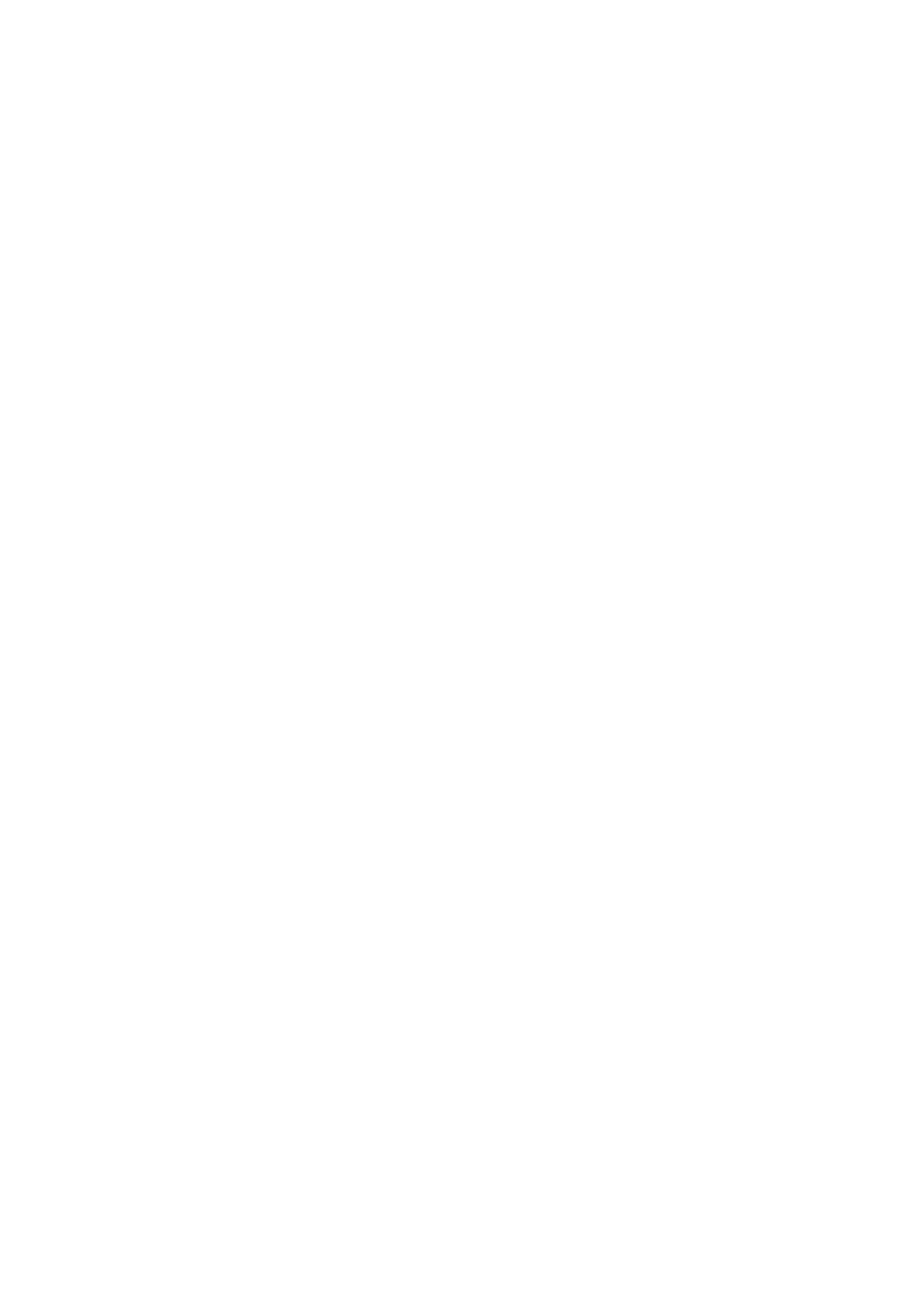# Preface

In the setting of multiparty computation, sets of two or more parties with private inputs wish to jointly compute some (predetermined) function of their inputs. The computation should be such that the outputs received by the parties are correctly distributed, and furthermore, that the privacy of each party's input is preserved as much as possible, even in the presence of adversarial behavior. This encompasses any distributed computing task and includes computations as simple as coin-tossing and broadcast, and as complex as electronic voting, electronic auctions, electronic cash schemes and anonymous transactions. The feasibility (and infeasibility) of multiparty computation has been extensively studied, resulting in a rather comprehensive understanding of what can and cannot be securely computed, and under what assumptions.

The theory of cryptography in general, and secure multiparty computation in particular, is rich and elegant. Indeed, the mere fact that it is possible to actually achieve the aforementioned task is both surprising and intriguing. However, the focus of this book is not on the theory of secure computation (although a number of results with theoretical importance are studied here), but rather on the question of *efficiency*. Recently, there has been increasing interest in the possibility of actually using secure multiparty computation to solve real-world problems. This poses an exciting challenge to the field of cryptography: Can we construct secure protocols (with rigorous proofs of security) that are truly efficient, and thus take the theory of secure computation to the next step towards practice. We stress that this book is not about "practical cryptography". We do not take systems considerations into account, nor how protocols should be implemented and deployed. Instead, our aim is to provide an introduction to the field of efficient protocol construction and design. We hope that this book will make the field of secure computation in general, and efficient protocol construction in particular, more accessible and will increase awareness regarding the importance of this vibrant field.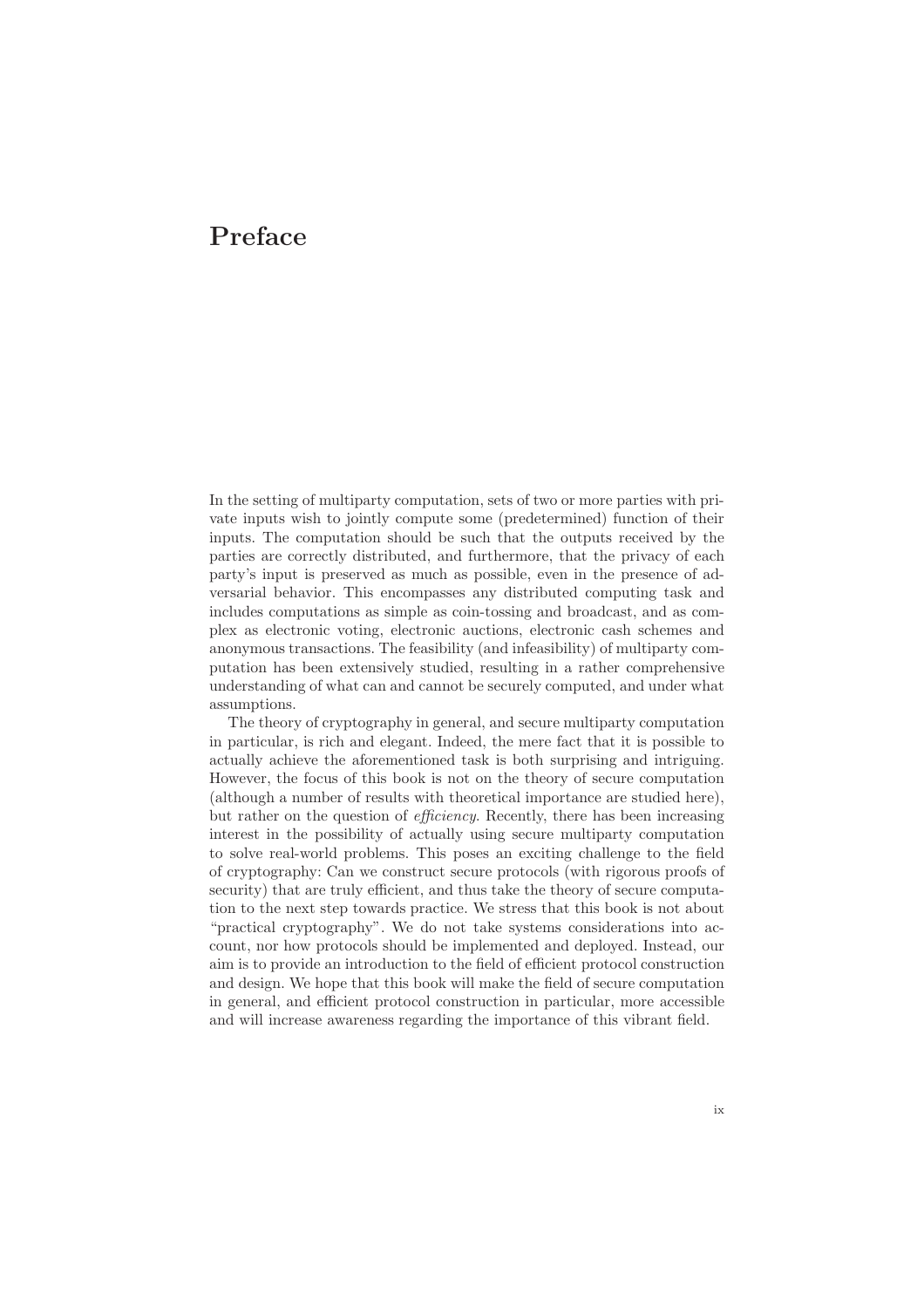Outline. This book is divided into three distinct parts:

- Introduction and definitions: We begin with a general introduction and survey of secure computation, followed by definitions of security under a number of different adversary models. This part also includes important material regarding the properties of these definitions, and the relations between them.
- General constructions: In this part, we present secure protocols for general secure computation. That is, we present protocols that can be applied to any circuit computing any efficient function. Although this does not enable us to utilize specific properties of the function being computed, the resulting protocols can be efficient enough if the circuit and input are not too large.
- Specific constructions: Finally, we study secure protocols for specific problems of interest. Two of the chapters in this part consider efficient constructions of basic building blocks that are widely used in constructions of secure protocols; namely, zero-knowledge (via  $\Sigma$  protocols) and oblivious transfer. The last two chapters study two specific examples of higher-level protocols; specifically, the secure computation of the kth ranked element (or median) of a distributed list, and secure search operations on databases. The constructions in this part demonstrate how specific properties of a function being computed can be utilized to achieve greater efficiency.

It goes without saying that the material presented in this book is far from an exhaustive study of results in the field. There are many alternative constructions achieving some of the results presented here, and many other problems of interest for which efficient protocols have been constructed. In some places throughout, we have added pointers to additional readings of relevance.

In order to not unnecessarily complicate the constructions and models, we have focused on the *two-party* case and consider only *static adversaries* and the *stand-alone model*. We do not claim that this is the best model for constructing protocols; indeed it is arguably too weak in many cases. However, we believe that it serves as a good setting for an initial study, as it is significantly cleaner than other more complex settings.

Prerequisite knowledge. We assume that the reader is familiar with the basics of theoretical cryptography. Thus, for example, we assume that readers know what commitment schemes and zero-knowledge proofs are, and that they are comfortable with notions like pseudorandomness and computational indistinguishability. In contrast, all the relevant definitions of secure twoparty computation are presented here from scratch. Thus, this book can also be used as a first introduction to secure computation.

Reading this book. Although there are advantages to reading this book in sequential order, much of the book can be read "out of order". It goes without saying that the chapter on definitions is needed for all later chapters. However, it is possible to read definitions as needed (e.g., read Section 2.2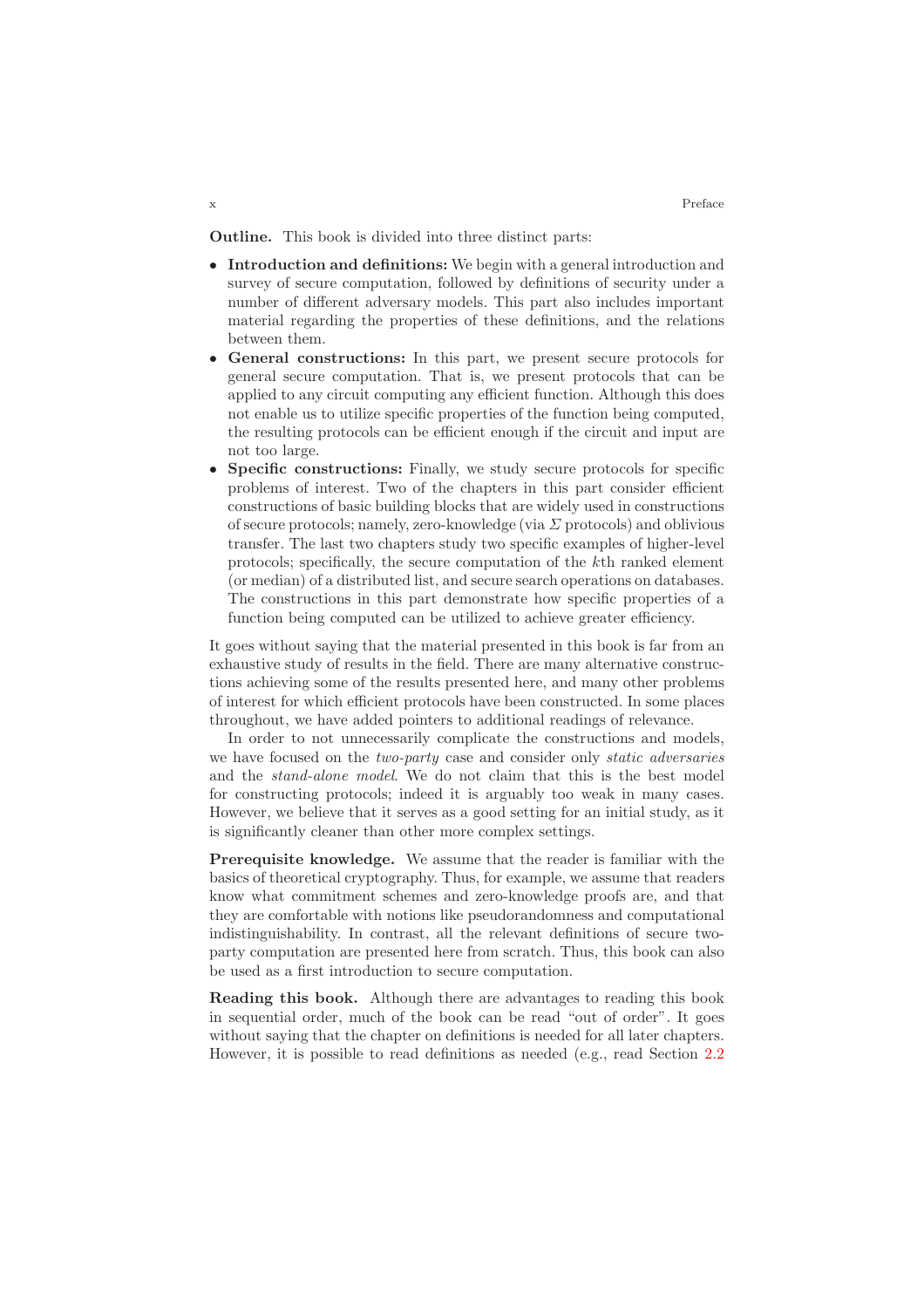#### Preface xi

and then Chapter 3, then Section 2.3 followed by Chapter 4, and so on). Regarding the general constructions in Part II of the book, the constructions in Chapters 4 and 5 rely in a direct way on Chapter 3, and thus it is highly recommended to read Chapter 3 first. In contrast, Chapters 4 and 5 can be read independently of each other.

The specific constructions in Part III can be read independently of the general constructions in Part II. It is preferable to read Chapters 6 and 7 first (and in order) because later protocols use the tools introduced in these chapters. In addition, some of the oblivious transfer protocols of Chapter 7 use zero-knowledge proofs that are constructed in Chapter 6. Nevertheless, if one is satisfied with referring to an arbitrary zero-knowledge proof or oblivious transfer protocol, then the chapters in Part III can be read in any order.

Book aims and its use for teaching a course. This book can be used as a textbook for an introductory course on secure computation with a focus on techniques for achieving efficiency, as an entry point for researchers in cryptography and other fields like privacy-preserving data mining who are interested in efficient protocols for secure computation, and as a reference for researchers already in the field. Regarding its use as a textbook, due to the flexibility regarding the order of reading this book (as described above), it is possible to design courses with different focuses. For example, a more theoretical course would spend considerable time on definitions and the general constructions of Part II of the book, whereas a more applied course would focus more on the specific constructions in Part III. We remark also that Chapters 6 and 7 can serve as a nice opening to a course; the material is not as heavy as general secure computation and contains many interesting ideas that can be attractive to students. When teaching a general introduction to (computational) secure computation, it is certainly possible to base much of the course on this book. However, in such a case we would also teach the GMW construction. A full treatment of this appears in [35, Chapter 7].

Comments and errata. We will be more than happy to receive any (positive or negative) feedback that you have on this book, as well as any errors that you may find. Please email us your comments and errata to lindell@cs.biu.ac.il. A list of known errata will be maintained at http://www.cs.biu.ac.il/∼lindell/efficient-protocols.html.

Acknowledgements. First and foremost, we would like to thank Ivan Damgård for generously providing us with the text that formed the basis of Chapter  $6$  on  $\Sigma$  protocols. In addition, we would like to thank Oded Goldreich, Jonathan Katz and Eran Omri for providing us with constructive advice and comments on this book.

*Carmit Hazay:* First, I would like to thank my co-author Yehuda Lindell who was also my Ph.D. advisor. Yehuda introduced me to the area of secure computation and has greatly contributed to my academic career. He is a continuing source of inspiration and assistance, and I am grateful to him for an amazing journey which led to this book.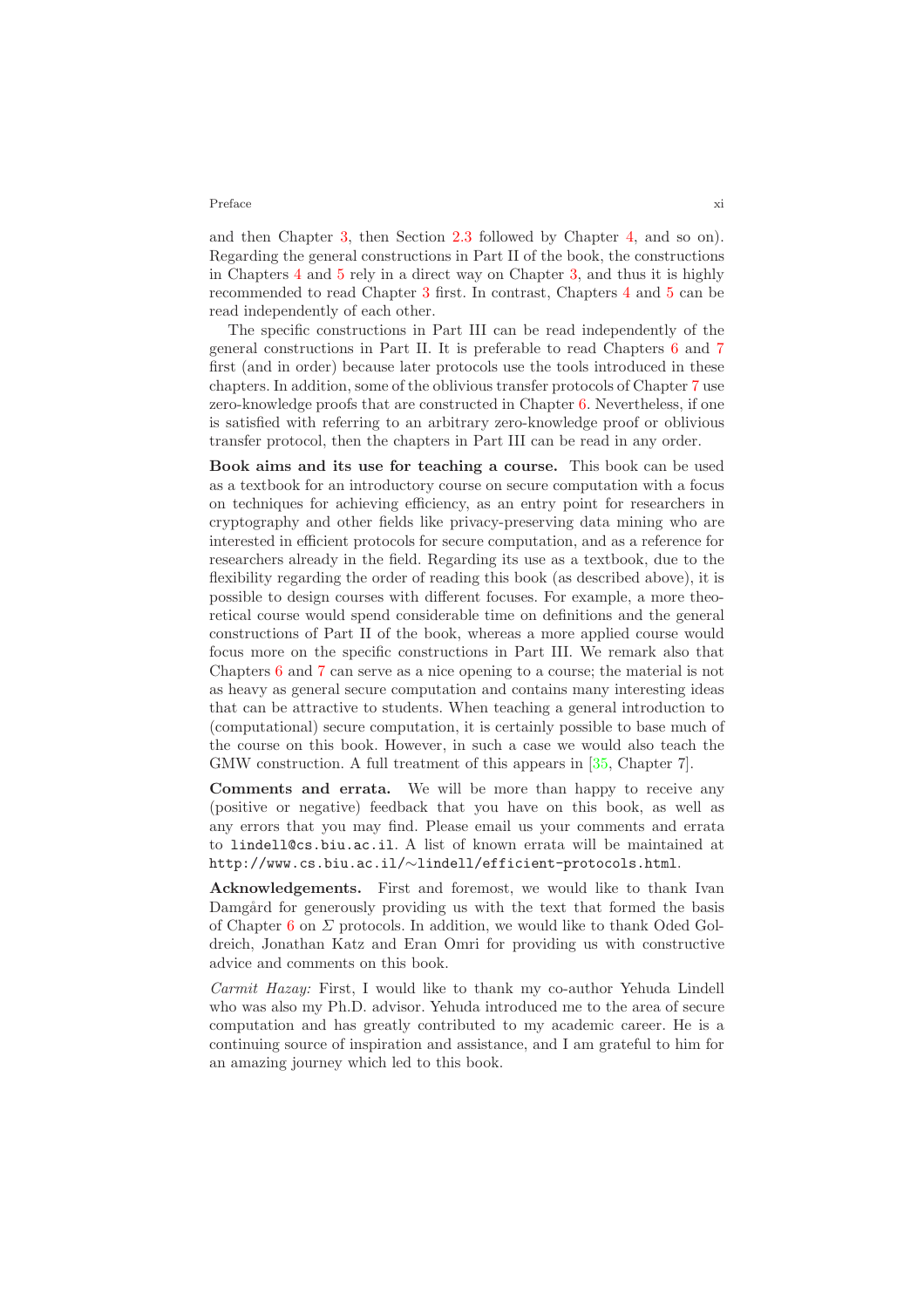During my Ph.D. I had the pleasure of working with many talented people who enriched my knowledge and deepened my understanding regarding secure computation. I would like to thank Ran Canetti, Rosario Gennaro, Jonathan Katz, Hugo Krawczyk, Kobbi Nissim, Tal Rabin and Hila Zarosim for many productive discussions and a memorable time.

*Yehuda Lindell:* First and foremost I would like to thank Oded Goldreich. Beyond being my Ph.D. advisor, and as such of great influence on my academic career, Oded has continued to provide valuable support, advice and encouragement. I owe much to Oded and am greatly indebted to him.

The ability to write this book is due to the knowledge that I have gained over many years of research in the field of secure computation. In this time, I have worked with many different co-authors and have benefited from countless fruitful discussions with many members of our research community. I would like to thank Yonatan Aumann, Boaz Barak, Ran Canetti, Rosario Gennaro, Shafi Goldwasser, Shai Halevi, Carmit Hazay, Yuval Ishai, Yael Kalai, Jonathan Katz, Eyal Kushilevitz, Hugo Krawczyk, Tal Malkin, Moni Naor, Benny Pinkas, Tal Rabin, Alon Rosen and Adam Smith for years of joint work and cooperation in a friendly and enjoyable environment. Finally, I would like to give a special thanks to Benny Pinkas for all I have learned from him regarding topics of efficiency in secure protocols.

My work on this project was supported in part by a generous starting grant from the European Research Council.

May 2010 Carmit Hazay and Yehuda Lindell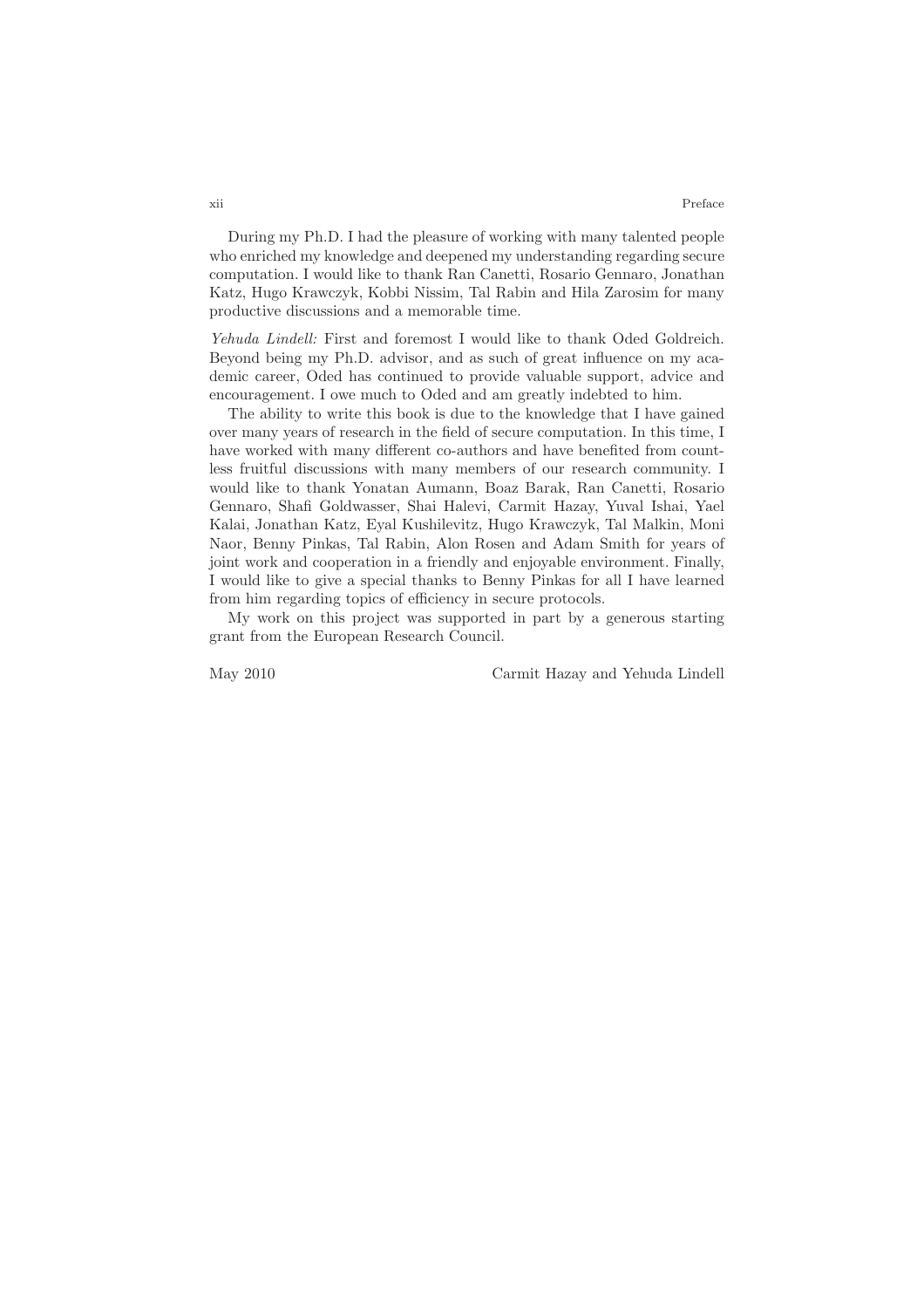# **Contents**

# Part I Introduction and Definitions

| 1        |     |                                                       | $\sqrt{3}$ |
|----------|-----|-------------------------------------------------------|------------|
|          | 1.1 | Secure Multiparty Computation – Background            | 3          |
|          | 1.2 | The GMW Protocol for Secure Computation               | 11         |
|          | 1.3 |                                                       | 13         |
|          |     | Part I – Introduction and Definitions<br>1.3.1        | 13         |
|          |     | 1.3.2                                                 | 15         |
|          |     | Part III – Specific Constructions<br>1.3.3            | 17         |
| $\bf{2}$ |     |                                                       | 19         |
|          | 2.1 |                                                       | 19         |
|          | 2.2 | Security in the Presence of Semi-honest Adversaries   | 20         |
|          | 2.3 | Security in the Presence of Malicious Adversaries     | 23         |
|          |     | 2.3.1                                                 | 24         |
|          |     | Extension to Reactive Functionalities<br>2.3.2        | 25         |
|          |     | Malicious Versus Semi-honest Adversaries<br>2.3.3     | 26         |
|          | 2.4 | Security in the Presence of Covert Adversaries        | 30         |
|          |     | 2.4.1                                                 | 30         |
|          |     | 2.4.2                                                 | 33         |
|          |     | 2.4.3                                                 | 35         |
|          |     | Relations Between Security Models<br>2.4.4            | 36         |
|          | 2.5 | Restricted Versus General Functionalities             | 38         |
|          |     | Deterministic Functionalities<br>2.5.1                | 39         |
|          |     | Single-Output Functionalities<br>2.5.2                | 39         |
|          |     | Non-reactive Functionalities<br>2.5.3                 | 41         |
|          | 2.6 |                                                       | 42         |
|          |     | 2.6.1                                                 | 42         |
|          |     | One-Sided Simulatability<br>2.6.2                     | 45         |
|          | 2.7 | Sequential Composition – Simulation-Based Definitions | 46         |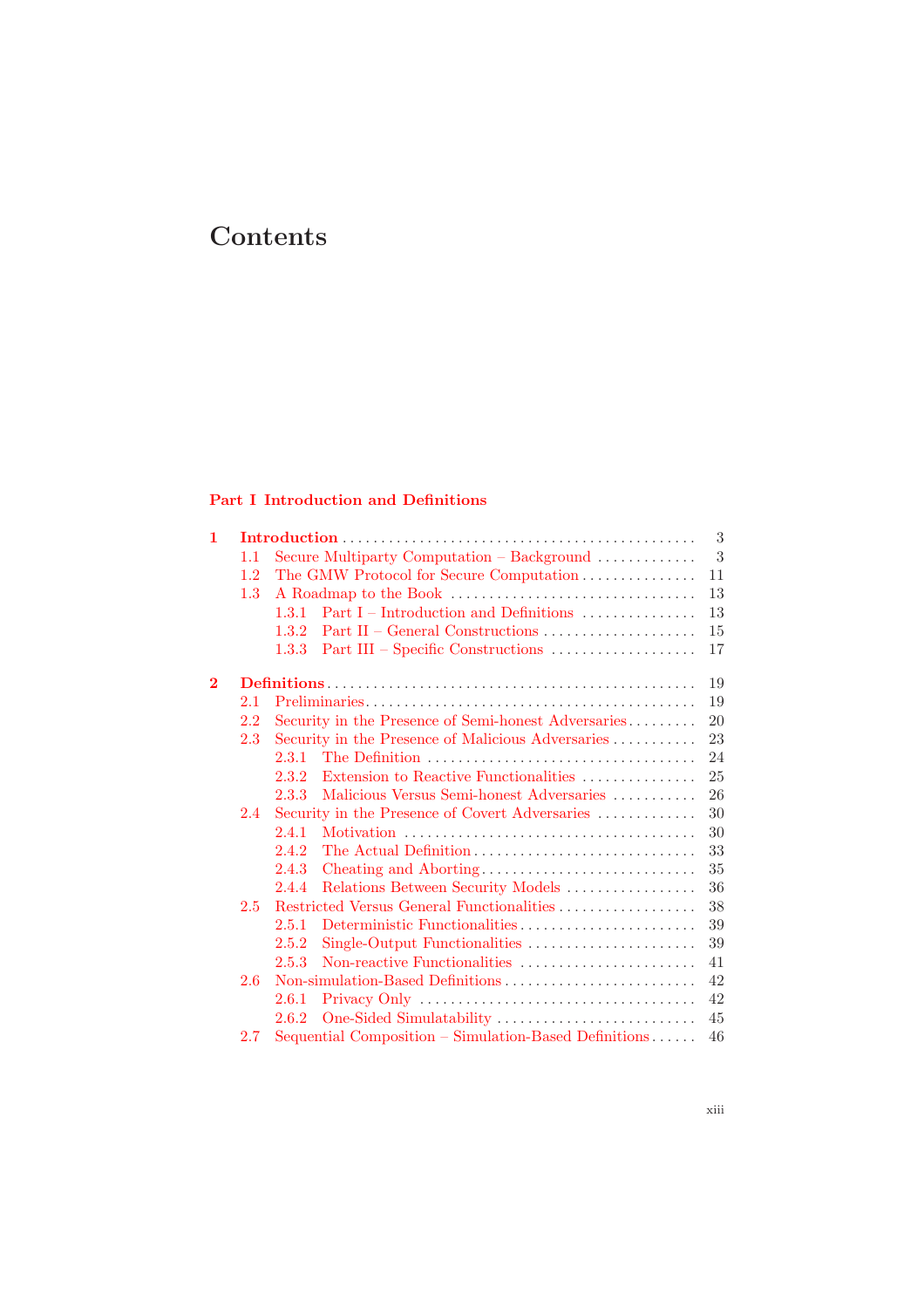# Part II General Constructions

| 3                       |     | 53                                                          |
|-------------------------|-----|-------------------------------------------------------------|
|                         | 3.1 | 53<br>An Overview of the Protocol                           |
|                         | 3.2 | 57                                                          |
|                         |     | "Special" Private-Key Encryption<br>57<br>3.2.1             |
|                         |     | Oblivious Transfer<br>61<br>3.2.2                           |
|                         | 3.3 | 63                                                          |
|                         | 3.4 | 66                                                          |
|                         | 3.5 | 78                                                          |
| $\overline{\mathbf{4}}$ |     | 81                                                          |
|                         | 4.1 | An Overview of the Protocol<br>81                           |
|                         |     | 82<br>4.1.1                                                 |
|                         |     | 4.1.2 Checks for Correctness and Consistency<br>84          |
|                         | 4.2 | 89                                                          |
|                         | 4.3 | 93                                                          |
|                         |     | Security Against a Malicious $P_1$<br>93<br>4.3.1           |
|                         |     | 99<br>4.3.2                                                 |
|                         | 4.4 | Efficient Implementation of the Different Primitives<br>105 |
|                         | 4.5 |                                                             |
|                         | 4.6 |                                                             |
| 5                       |     |                                                             |
|                         | 5.1 |                                                             |
|                         |     | 5.1.1                                                       |
|                         |     | 5.1.2                                                       |
|                         | 5.2 |                                                             |
|                         |     | 5.2.1                                                       |
|                         |     | The Protocol for Two-Party Computation  124<br>5.2.2        |
|                         |     | Non-halting Detection Accuracy 141<br>5.2.3                 |
|                         | 5.3 |                                                             |
|                         |     | $\sim$ $\sim$ $\sim$ $\sim$ $\sim$ $\sim$ $\sim$ $\sim$     |

### Part III Specific Constructions

| 6 |     | Sigma Protocols and Efficient Zero-Knowledge 147 |
|---|-----|--------------------------------------------------|
|   |     |                                                  |
|   |     |                                                  |
|   |     |                                                  |
|   |     |                                                  |
|   |     |                                                  |
|   |     |                                                  |
|   |     | 6.5.2 Zero-Knowledge Proofs of Knowledge  164    |
|   |     |                                                  |
|   | 6.6 |                                                  |
|   |     |                                                  |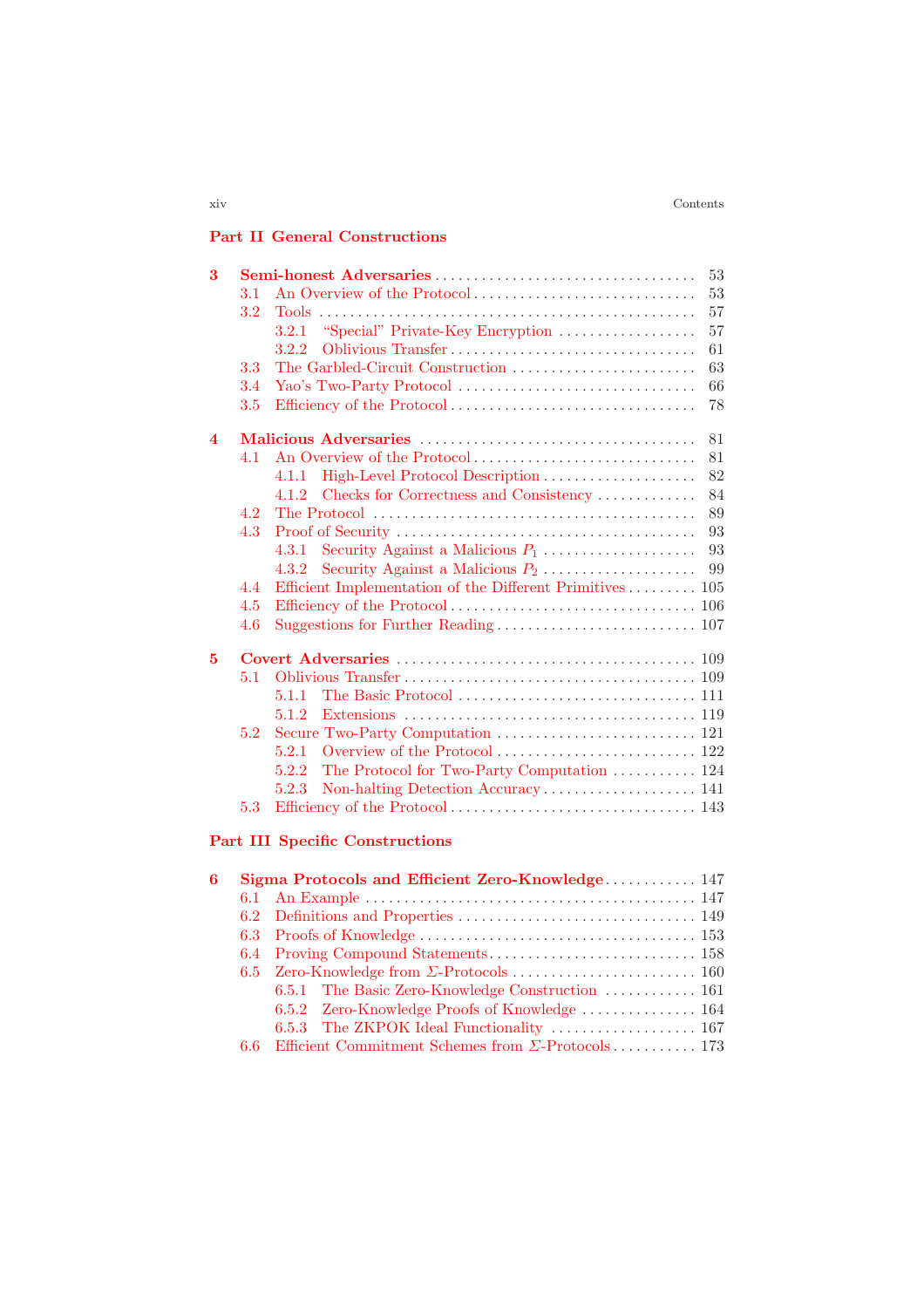| Contents<br>XV |         |                                                                                                          |  |  |  |
|----------------|---------|----------------------------------------------------------------------------------------------------------|--|--|--|
|                | $6.7\,$ |                                                                                                          |  |  |  |
| 7              |         |                                                                                                          |  |  |  |
|                | 7.1     |                                                                                                          |  |  |  |
|                | 7.2     |                                                                                                          |  |  |  |
|                |         | A Protocol Based on the DDH Assumption 178<br>$7.2.1\,$                                                  |  |  |  |
|                |         | 7.2.2<br>A Protocol from Homomorphic Encryption  182                                                     |  |  |  |
|                | 7.3     | Oblivious Transfer – One-Sided Simulation  185                                                           |  |  |  |
|                | 7.4     |                                                                                                          |  |  |  |
|                |         | 7.4.1                                                                                                    |  |  |  |
|                |         | 7.4.2                                                                                                    |  |  |  |
|                | 7.5     |                                                                                                          |  |  |  |
|                | 7.6     |                                                                                                          |  |  |  |
|                |         |                                                                                                          |  |  |  |
|                |         | 7.6.2                                                                                                    |  |  |  |
|                |         | 7.6.3                                                                                                    |  |  |  |
|                |         | Batch Pseudorandom Function Evaluation 212<br>7.6.4                                                      |  |  |  |
|                |         |                                                                                                          |  |  |  |
| 8              |         |                                                                                                          |  |  |  |
|                | 8.1     |                                                                                                          |  |  |  |
|                |         | 8.1.1                                                                                                    |  |  |  |
|                |         | Reducing the $k$ th-Ranked Element to the Median $\ldots$ 216<br>8.1.2                                   |  |  |  |
|                | 8.2     |                                                                                                          |  |  |  |
|                | 8.3     |                                                                                                          |  |  |  |
|                |         | The Reactive Greater-Than Functionality  221<br>8.3.1                                                    |  |  |  |
|                |         | The Protocol $\ldots \ldots \ldots \ldots \ldots \ldots \ldots \ldots \ldots \ldots \ldots$ 223<br>8.3.2 |  |  |  |
| 9              |         |                                                                                                          |  |  |  |
|                | $9.1\,$ |                                                                                                          |  |  |  |
|                | 9.2     |                                                                                                          |  |  |  |
|                |         | Securely Realizing Basic Database Search  230<br>9.2.1                                                   |  |  |  |
|                |         | Securely Realizing Full Database Search 236<br>9.2.2                                                     |  |  |  |
|                |         | 9.2.3                                                                                                    |  |  |  |
|                | 9.3     |                                                                                                          |  |  |  |
|                | 9.4     | Implementing Functionality $\mathcal{F}_{\textsc{cprp}}$ with Smartcards 242                             |  |  |  |
|                |         | Standard Smartcard Functionality and Security  243<br>9.4.1                                              |  |  |  |
|                |         | 9.4.2                                                                                                    |  |  |  |
|                | $9.5\,$ |                                                                                                          |  |  |  |
|                |         | Indexed Implementation for Naor-Reingold  249<br>9.5.1                                                   |  |  |  |
|                |         | 9.5.2                                                                                                    |  |  |  |
|                |         |                                                                                                          |  |  |  |
| 255            |         |                                                                                                          |  |  |  |
|                |         |                                                                                                          |  |  |  |
|                |         |                                                                                                          |  |  |  |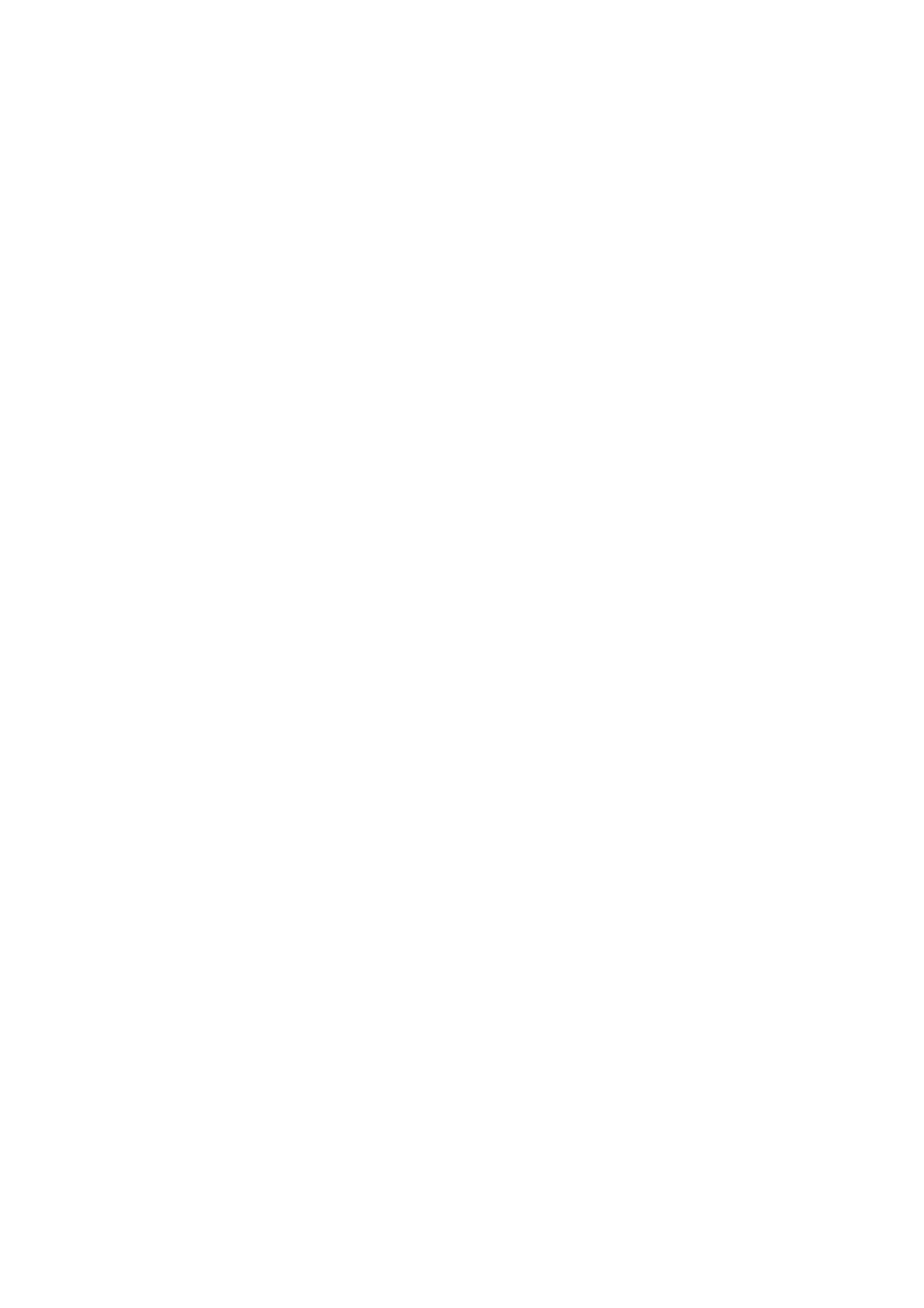# Part I Introduction and Definitions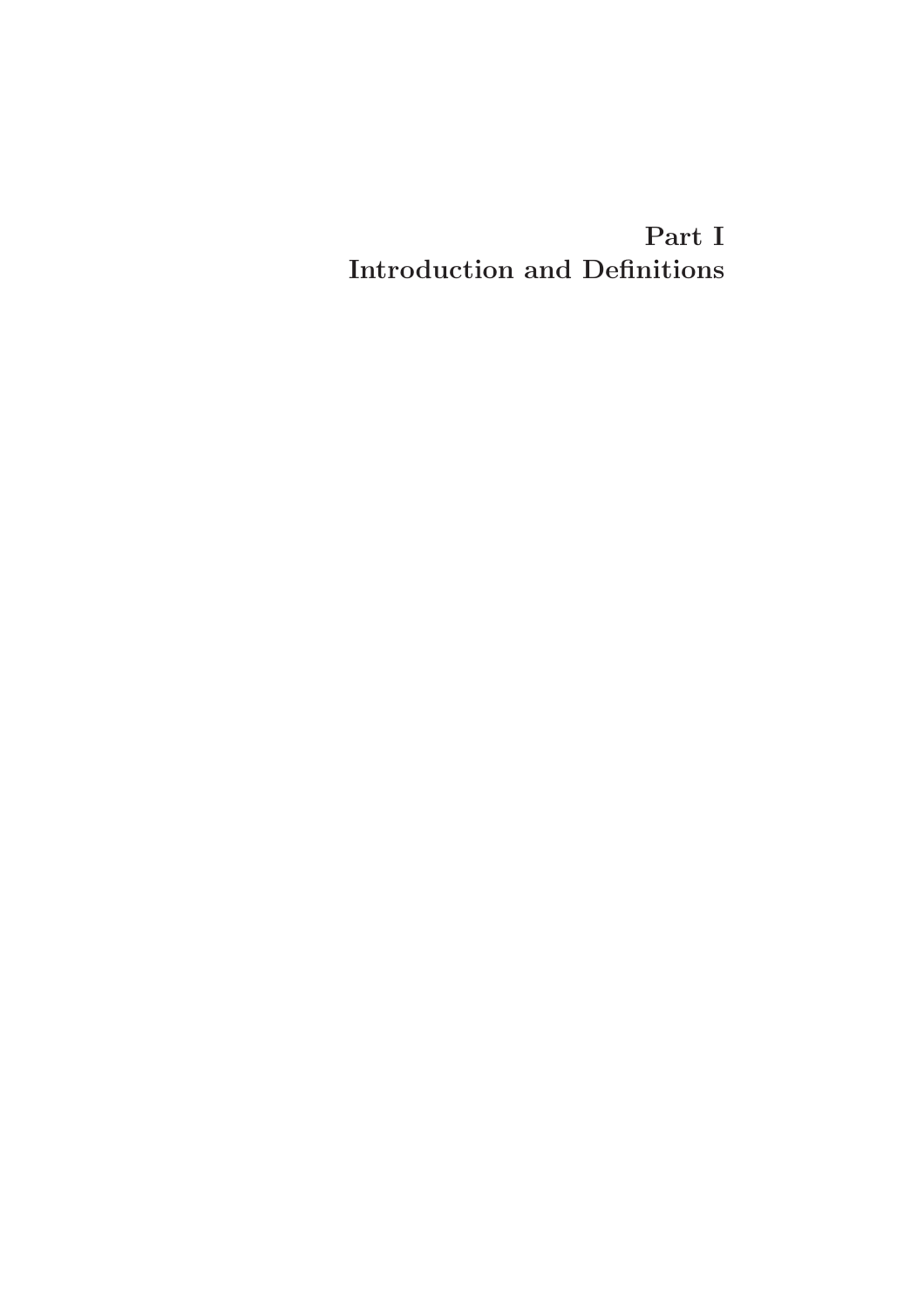In the first two chapters of this book we provide a general introduction to the field of secure computation, as well as rigorous definitions for secure two-party computation in multiple models. Specifically, we consider security in the presence of semi-honest and malicious adversaries, as well as introduce the notion of covert adversaries and security that is not based on the full simulation ideal/real-model paradigm.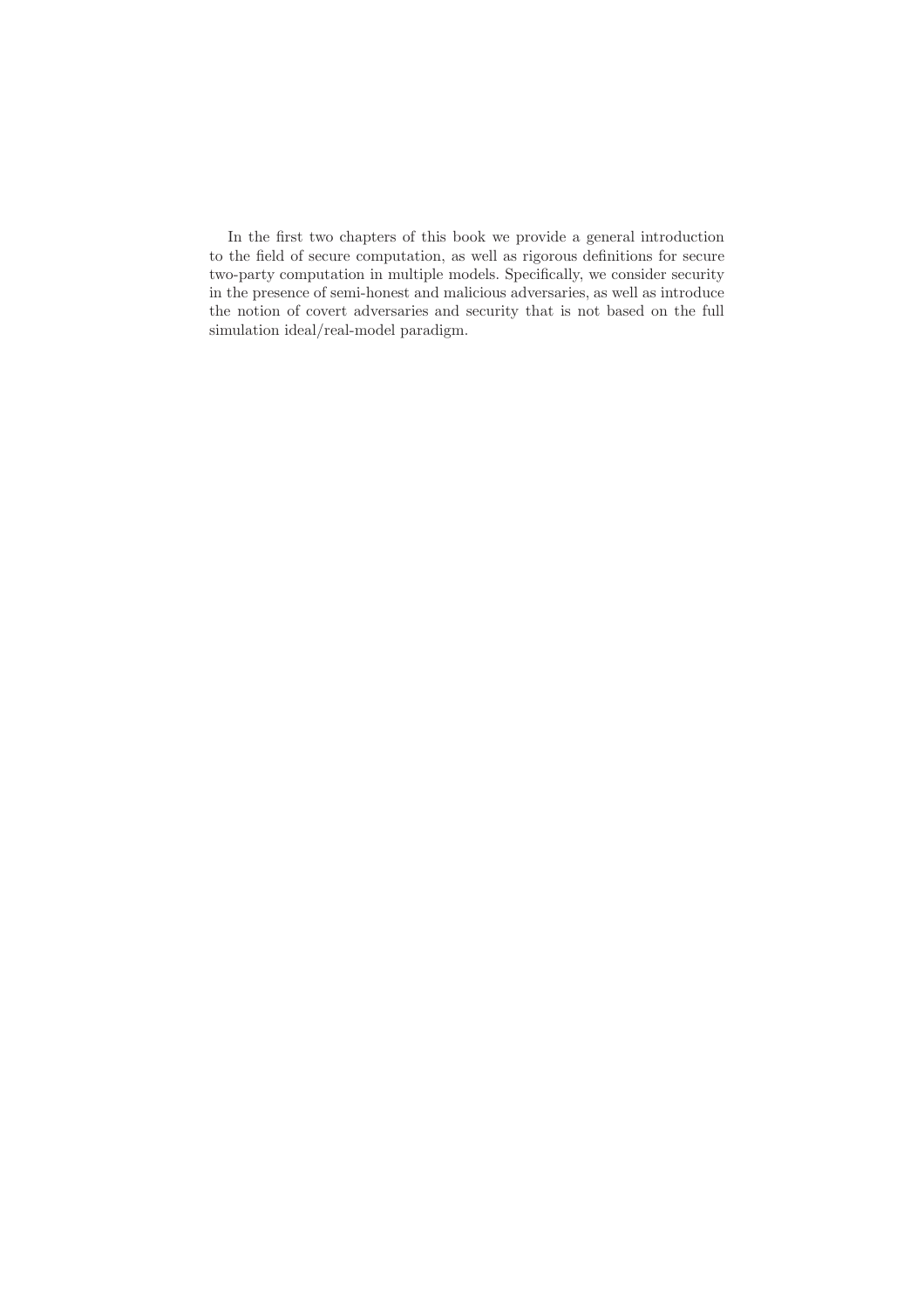# Chapter 1 Introduction

The focus of this book is on constructing *efficient* secure protocols for the *twoparty* setting. In this introduction, we begin with a general high-level survey of secure multiparty computation. This places the topic of this book in its larger context. Following this, we describe the basic results and techniques related to efficiency in secure computation. Finally, we conclude with a roadmap to the book.

# 1.1 Secure Multiparty Computation – Background

*Distributed computing* considers the scenario where a number of distinct, yet connected, computing devices (or parties) wish to carry out a joint computation of some function. For example, these devices may be servers that hold a distributed database system, and the function to be computed may be a database update of some kind. The aim of *secure multiparty computation* is to enable parties to carry out such distributed computing tasks in a secure manner. Whereas distributed computing classically deals with questions of computing under the threat of machine crashes and other inadvertent faults, secure multiparty computation is concerned with the possibility of deliberately malicious behavior by some adversarial entity. That is, it is assumed that a protocol execution may come under "attack" by an external entity, or even by a subset of the participating parties. The aim of this attack may be to learn private information or cause the result of the computation to be incorrect. Thus, two important requirements on any secure computation protocol are *privacy* and *correctness*. The privacy requirement states that nothing should be learned beyond what is absolutely necessary; more exactly, parties should learn their output and nothing else. The correctness requirement states that each party should receive its correct output. Therefore, the adversary must not be able to cause the result of the computation to deviate from the function that the parties had set out to compute.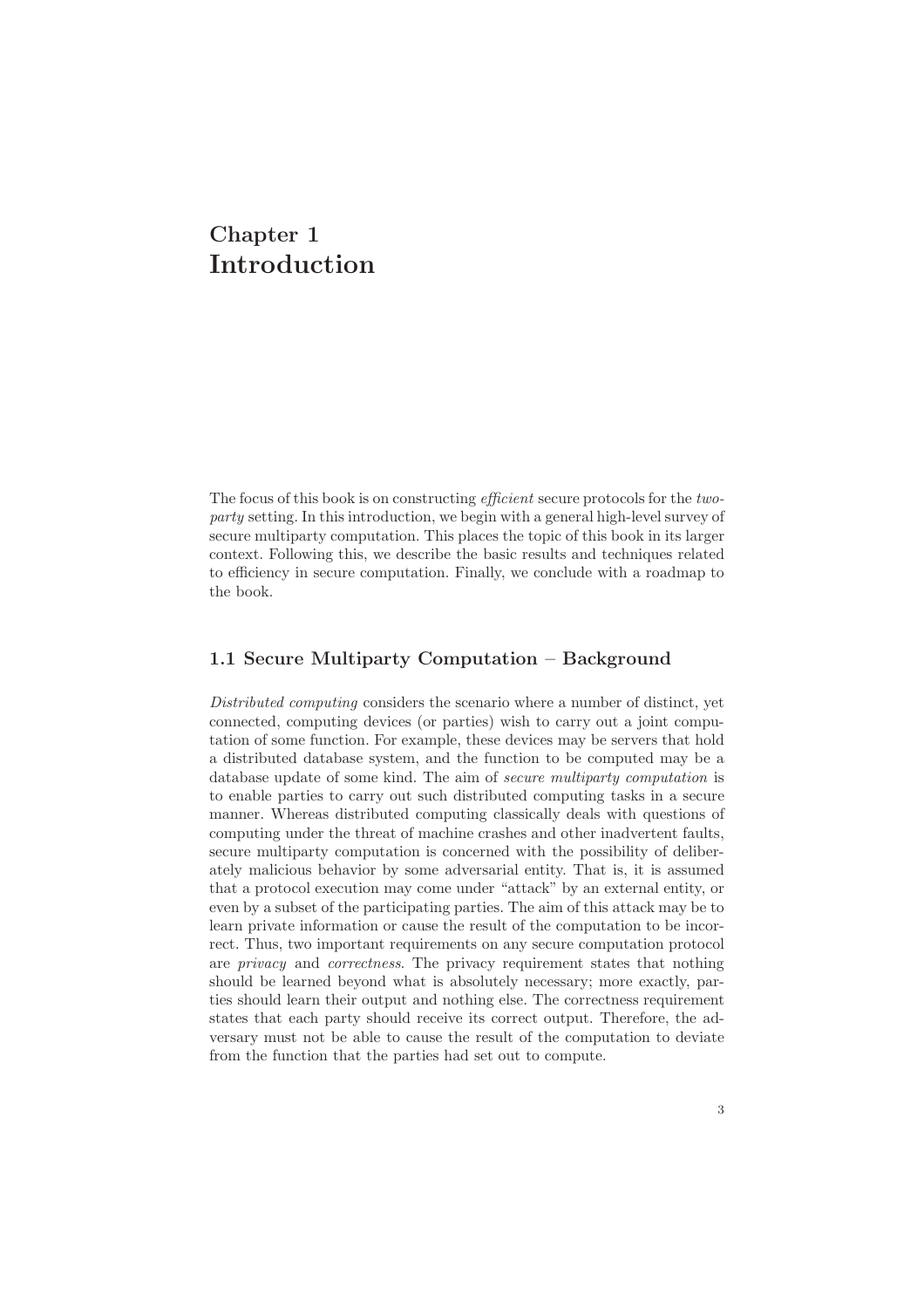#### 4 1 Introduction

The setting of secure multiparty computation encompasses tasks as simple as coin-tossing and broadcast, and as complex as electronic voting, electronic auctions, electronic cash schemes, contract signing, anonymous transactions, and private information retrieval schemes. Consider for a moment the tasks of voting and auctions. The privacy requirement for an election protocol ensures that no coalition of parties learns anything about the individual votes of other parties, and the correctness requirement ensures that no coalition of parties can influence the outcome of the election beyond just voting for their preferred candidate. Likewise, in an auction protocol, the privacy requirement ensures that only the winning bid is revealed (this may be desired), and the correctness requirement ensures that the highest bidder is indeed the party to win (and so the auctioneer, or any other party, cannot bias the outcome).

Due to its generality, the setting of secure multiparty computation can model almost every, if not every, cryptographic problem (including the classic tasks of encryption and authentication). Therefore, questions of feasibility and infeasibility for secure multiparty computation are fundamental to the theory and practice of cryptography.

Security in multiparty computation. As we have mentioned above, the model that we consider is one where an adversarial entity controls some subset of the parties and wishes to attack the protocol execution. The parties under the control of the adversary are called corrupted, and follow the adversary's instructions. Secure protocols should withstand any adversarial attack (where the exact power of the adversary will be discussed later). In order to formally claim and prove that a protocol is secure, a precise definition of security for multiparty computation is required. A number of different definitions have been proposed and these definitions aim to ensure a number of important security properties that are general enough to capture most (if not all) multiparty computation tasks. We now describe the most central of these properties:

- *Privacy:* No party should learn anything more than its prescribed output. In particular, the only information that should be learned about other parties' inputs is what can be derived from the output itself. For example, in an auction where the only bid revealed is that of the highest bidder, it is clearly possible to conclude that all other bids were lower than the winning bid. However, this should be the only information revealed about the losing bids.
- *Correctness:* Each party is guaranteed that the output that it receives is correct. To continue with the example of an auction, this implies that the party with the highest bid is guaranteed to win, and no party including the auctioneer can influence this.
- *Independence of Inputs:* Corrupted parties must choose their inputs independently of the honest parties' inputs. This property is crucial in a sealed auction, where bids are kept secret and parties must fix their bids independently of others. We note that independence of inputs is *not* implied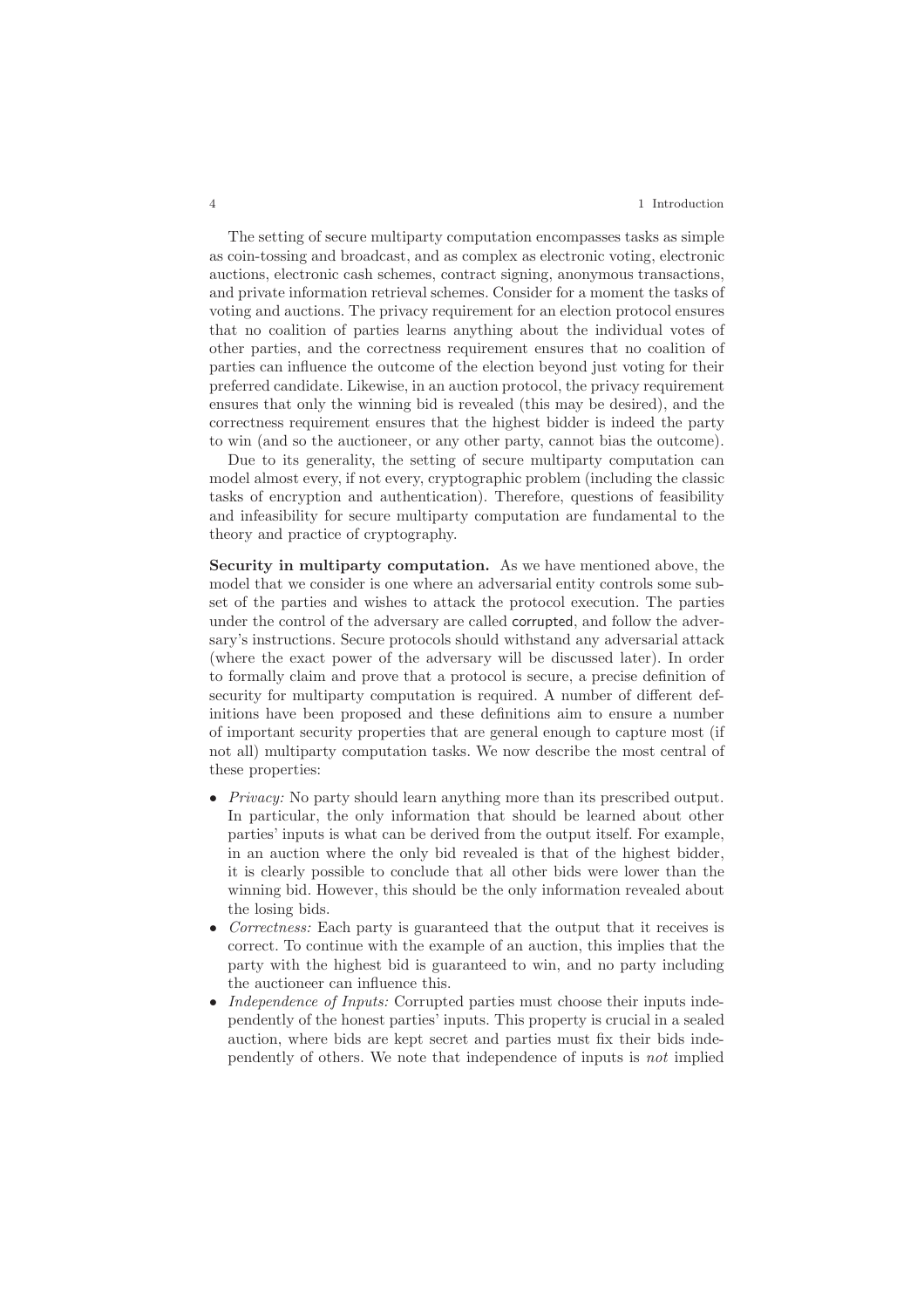#### 1.1 Secure Multiparty Computation – Background 5

by privacy. For example, it may be possible to generate a higher bid without knowing the value of the original one. Such an attack can actually be carried out on some encryption schemes (i.e., given an encryption of \$100, it is possible to generate a valid encryption of \$101, without knowing the original encrypted value).

- *Guaranteed Output Delivery:* Corrupted parties should not be able to prevent honest parties from receiving their output. In other words, the adversary should not be able to disrupt the computation by carrying out a "denial of service" attack.
- *Fairness:* Corrupted parties should receive their outputs if and only if the honest parties also receive their outputs. The scenario where a corrupted party obtains output and an honest party does not should not be allowed to occur. This property can be crucial, for example, in the case of contract signing. Specifically, it would be very problematic if the corrupted party received the signed contract and the honest party did not.

We stress that the above list does *not* constitute a definition of security, but rather a set of requirements that should hold for any secure protocol. Indeed, one possible approach to defining security is to just generate a list of separate requirements (as above) and then say that a protocol is secure if all of these requirements are fulfilled. However, this approach is not satisfactory for the following reasons. First, it may be possible that an important requirement was missed. This is especially true because different applications have different requirements, and we would like a definition that is general enough to capture all applications. Second, the definition should be simple enough so that it is trivial to see that *all* possible adversarial attacks are prevented by the proposed definition.

The standard definition today (cf. [11] following [37, 5, 59]) therefore formalizes security in the following general way. As a mental experiment, consider an "ideal world" in which an external trusted (and incorruptible) party is willing to help the parties carry out their computation. In such a world, the parties can simply send their inputs over perfectly private channels to the trusted party, which then computes the desired function and passes each party its prescribed output. Since the only action carried out by a party is that of sending its input to the trusted party, the only freedom given to the adversary is in choosing the corrupted parties' inputs. Notice that all of the above-described security properties (and more) hold in this ideal computation. For example, privacy holds because the only message ever received by a party is its output (and so it cannot learn any more than this). Likewise, correctness holds since the trusted party cannot be corrupted and so will always compute the function correctly.

Of course, in the "real world", there is no external party that can be trusted by all parties. Rather, the parties run some protocol amongst themselves without any help. Despite this, a secure protocol should emulate the socalled "ideal world". That is, a real protocol that is run by the parties (in a world where no trusted party exists) is said to be secure if no adversary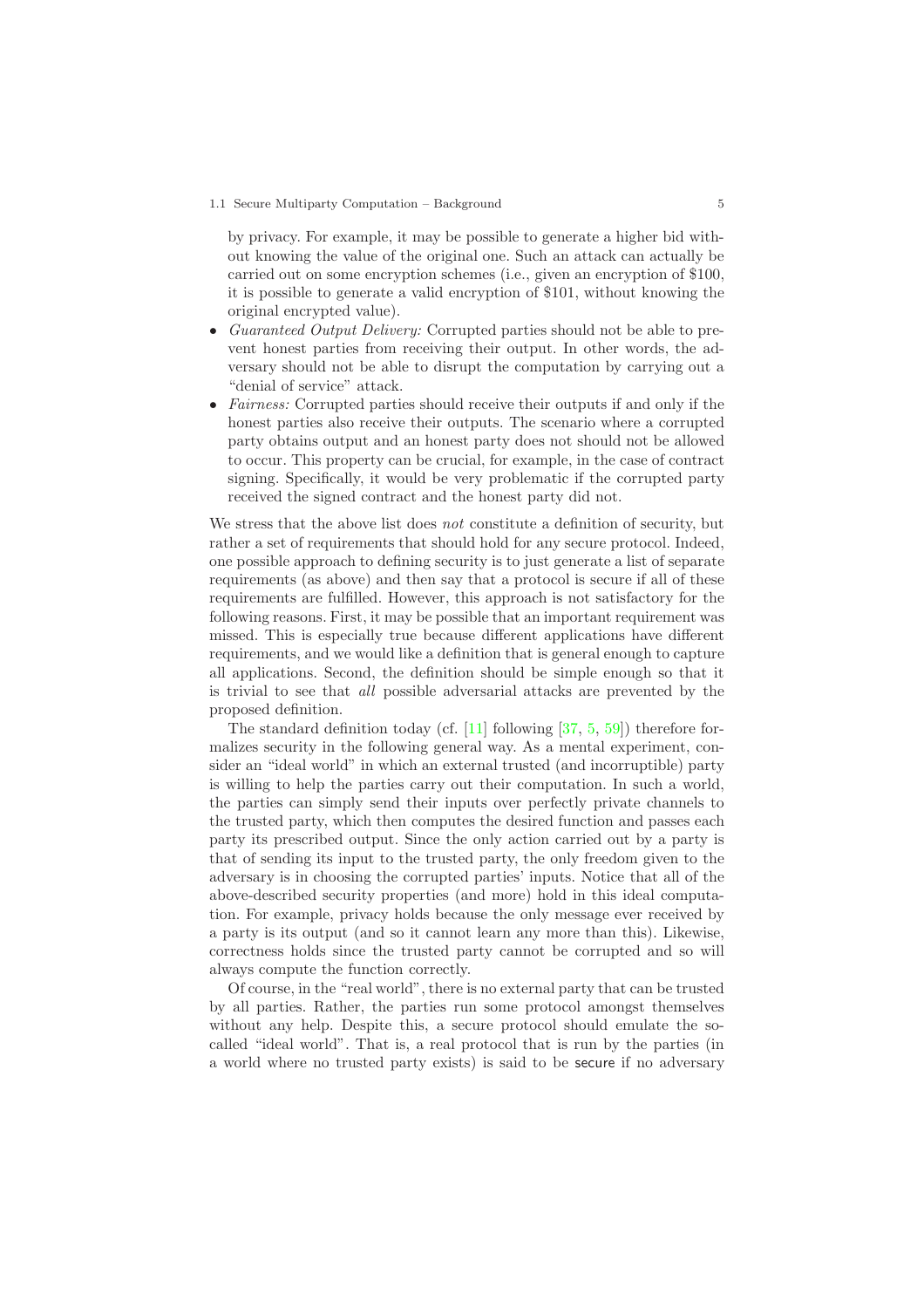### 6 1 Introduction

can do more harm in a real execution than in an execution that takes place in the ideal world. This can be formulated by saying that for any adversary carrying out a successful attack in the real world, there exists an adversary that successfully carries out the same attack in the ideal world. However, successful adversarial attacks *cannot* be carried out in the ideal world. We therefore conclude that all adversarial attacks on protocol executions in the real world must also fail.

More formally, the security of a protocol is established by comparing the outputs of the adversary and honest parties in a real protocol execution to their outputs in an ideal computation. That is, for any adversary attacking a real protocol execution, there exists an adversary attacking an ideal execution (with a trusted party) such that the input/output distributions of the adversary and the participating parties in the real and ideal executions are essentially the same. Thus a real protocol execution "emulates" the ideal world. This formulation of security is called the ideal/real simulation paradigm. In order to motivate the usefulness of this definition, we describe why all the properties described above are implied. Privacy follows from the fact that the adversary's output is the same in the real and ideal executions. Since the adversary learns nothing beyond the corrupted party's outputs in an ideal execution, the same must be true for a real execution. Correctness follows from the fact that the honest parties' outputs are the same in the real and ideal executions, and from the fact that in an ideal execution, the honest parties all receive correct outputs as computed by the trusted party. Regarding independence of inputs, notice that in an ideal execution, all inputs are sent to the trusted party before any output is received. Therefore, the corrupted parties know nothing of the honest parties' inputs at the time that they send their inputs. In other words, the corrupted parties' inputs are chosen independently of the honest parties' inputs, as required. Finally, guaranteed output delivery and fairness hold in the ideal world because the trusted party always returns all outputs. The fact that it also holds in the real world again follows from the fact that the honest parties' outputs are the same in the real and ideal executions.

We remark that the above informal definition is actually "overly ideal" and needs to be relaxed in settings where the adversary controls half or more of the participating parties (that is, in the case where there is no honest majority). When this number of parties is corrupted, it is known that it is *impossible* to obtain general protocols for secure multiparty computation that guarantee output delivery and fairness. In particular, it is impossible for two parties to toss an unbiased coin when one may be corrupt [17]. Therefore, the definition is relaxed and the adversary is allowed to abort the computation (i.e., cause it to halt before termination), meaning that "guaranteed output delivery" is not fulfilled. Furthermore, the adversary can cause this abort to take place after it has already obtained its output, but before all the honest parties receive their outputs. Thus "fairness" is not achieved. Loosely speaking, the relaxed definition is obtained by modifying the ideal execution and giving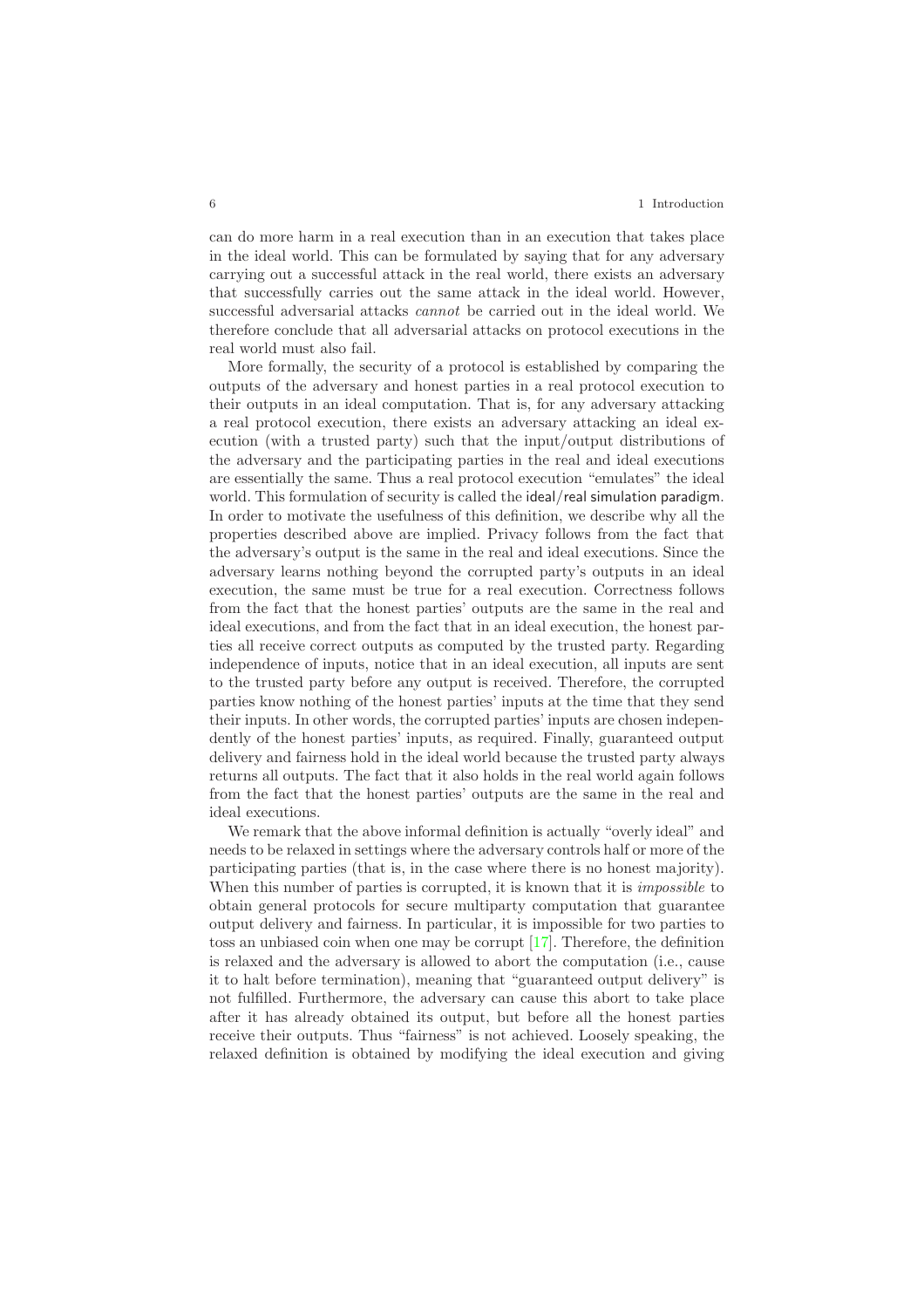#### 1.1 Secure Multiparty Computation – Background 7

the adversary the additional capability of instructing the trusted party to not send outputs to some of the honest parties. Otherwise, the definition remains identical and thus all the other properties are still preserved.

Recently it has been shown that in the case of no honest majority, some non-trivial functions can be securely computed with complete fairness [39]. Despite this, we will forgo any attempt at achieving fairness because (a) general constructions cannot achieve fairness due to [17], and (b) we focus on efficient protocols and all currently known techniques for achieving fairness for non-trivial functions are inherently inefficient.

We note that there are works that aim to provide intermediate notions of fairness [77, 29, 6, 37, 40]. However, we limit our reference to the cases that either (complete) fairness and output delivery are guaranteed, or neither fairness (of any type) nor output delivery are guaranteed.

Adversarial power. The above informal definition of security omits one very important issue: the power of the adversary that attacks a protocol execution. As we have mentioned, the adversary controls a subset of the participating parties in the protocol. However, we have not described the corruption strategy (i.e., when or how parties come under the "control" of the adversary), the allowed adversarial behavior (i.e., does the adversary just passively gather information or can it instruct the corrupted parties to act maliciously), and what complexity the adversary is assumed to have (i.e., is it polynomial time or computationally unbounded). We now describe the main types of adversaries that have been considered:

- 1. Corruption strategy: The corruption strategy deals with the question of when and how parties are corrupted. There are two main models:
	- a. Static corruption model: In this model, the adversary is given a fixed set of parties whom it controls. Honest parties remain honest throughout and corrupted parties remain corrupted.
	- b. Adaptive corruption model: Rather than having a fixed set of corrupted parties, adaptive adversaries are given the capability of corrupting parties during the computation. The choice of whom to corrupt, and when, can be arbitrarily decided by the adversary and may depend on what is has seen throughout the execution (for this reason it is called adaptive). This strategy models the threat of an external "hacker" breaking into a machine during an execution. We note that in this model, once a party is corrupted, it remains corrupted from that point on.

An additional model, called the proactive model [67, 13], considers the possibility that parties are corrupted for a certain period of time only. Thus, honest parties may become corrupted throughout the computation (as in the adaptive adversarial model), but corrupted parties may also become honest.

2. Allowed adversarial behavior: Another parameter that must be defined relates to the actions that corrupted parties are allowed to take. Once again, there are two main types of adversaries: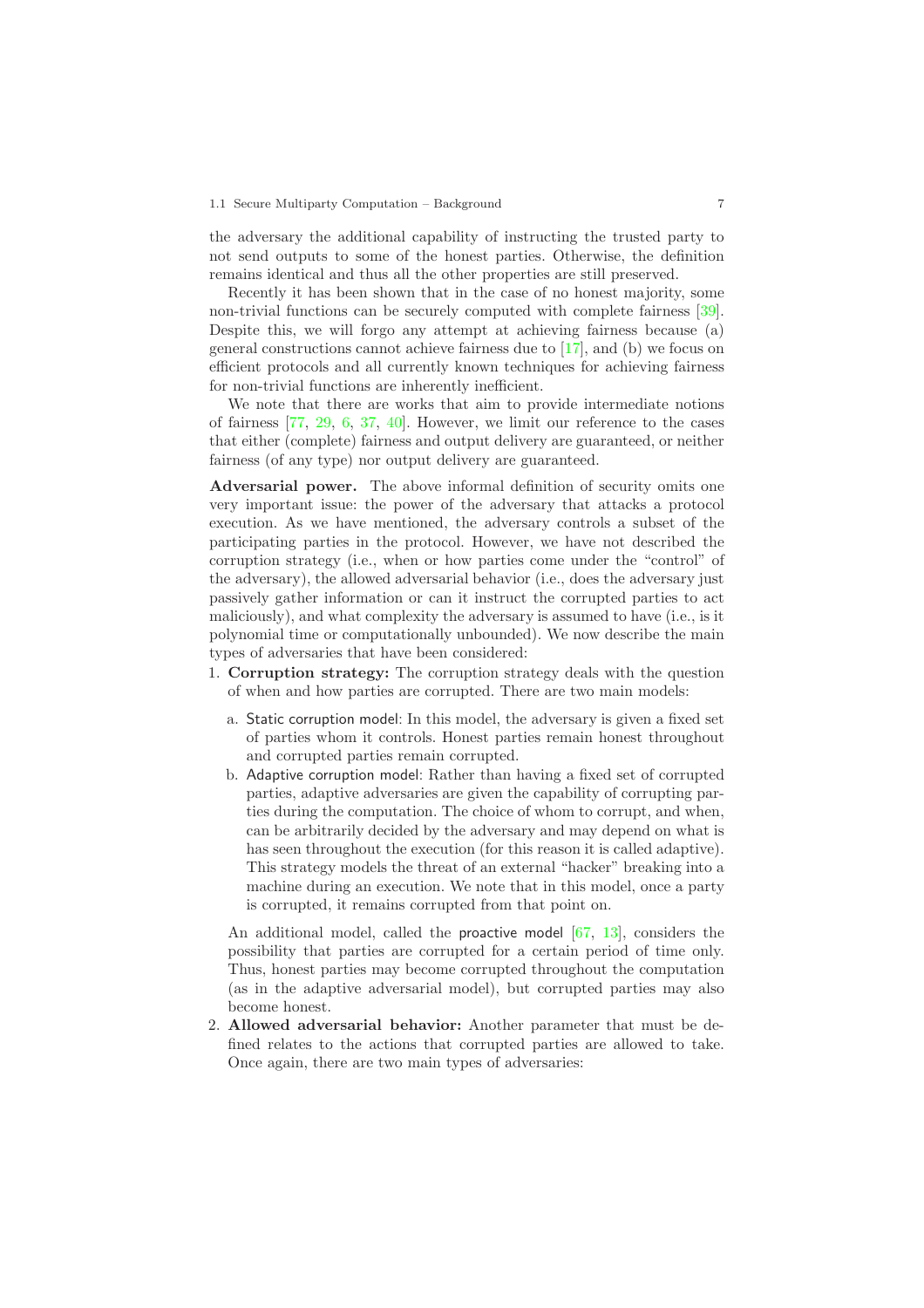#### 8 1 Introduction

- a. Semi-honest adversaries: In the semi-honest adversarial model, even corrupted parties correctly follow the protocol specification. However, the adversary obtains the internal state of all the corrupted parties (including the transcript of all the messages received), and attempts to use this to learn information that should remain private. This is a rather weak adversarial model. However, it does model inadvertent leakage of information by honest parties and thus is useful in some cases (e.g., where the parties essentially trust each other but want to ensure that nothing beyond the output is leaked). This model may also be of use in settings where the use of the "correct" software running the correct protocol can be enforced. Semi-honest adversaries are also called "honest-but-curious" and "passive".
- b. Malicious adversaries: In this adversarial model, the corrupted parties can *arbitrarily* deviate from the protocol specification, according to the adversary's instructions. In general, providing security in the presence of malicious adversaries is preferred, as it ensures that no adversarial attack can succeed. However, protocols that achieve this level of security are typically much less efficient. Malicious adversaries are also called "active".

These are the classic adversarial models. However, in some cases, an intermediate adversary model may be required. This is due to the fact that the semi-honest adversary modeling is often too weak, whereas our protocols that achieve security in the presence of malicious adversary may be far too inefficient. An intermediate adversary model is that of covert adversaries. Loosely speaking, such an adversary may behave maliciously. However, it is guaranteed that if it does so, then it will be *caught cheating* by the honest parties with some given probability.

- 3. Complexity: Finally, we consider the assumed computational complexity of the adversary. As above, there are two categories here:
	- a. Polynomial time: The adversary is allowed to run in (probabilistic) polynomial time (and sometimes, expected polynomial time). The specific computational model used differs, depending on whether the adversary is uniform (in which case, it is a probabilistic polynomial-time Turing machine) or non-uniform (in which case, it is modeled by a polynomialsize family of circuits).
	- b. Computationally unbounded: In this model, the adversary has no computational limits whatsoever.

The above distinction regarding the complexity of the adversary yields two very different models for secure computation: the *information-theoretic* model [9, 15] and the *computational* model [77, 35]. In the informationtheoretic setting, the adversary is not bound to any complexity class (and in particular, is not assumed to run in polynomial time). Therefore, results in this model hold unconditionally and do not rely on any complexity or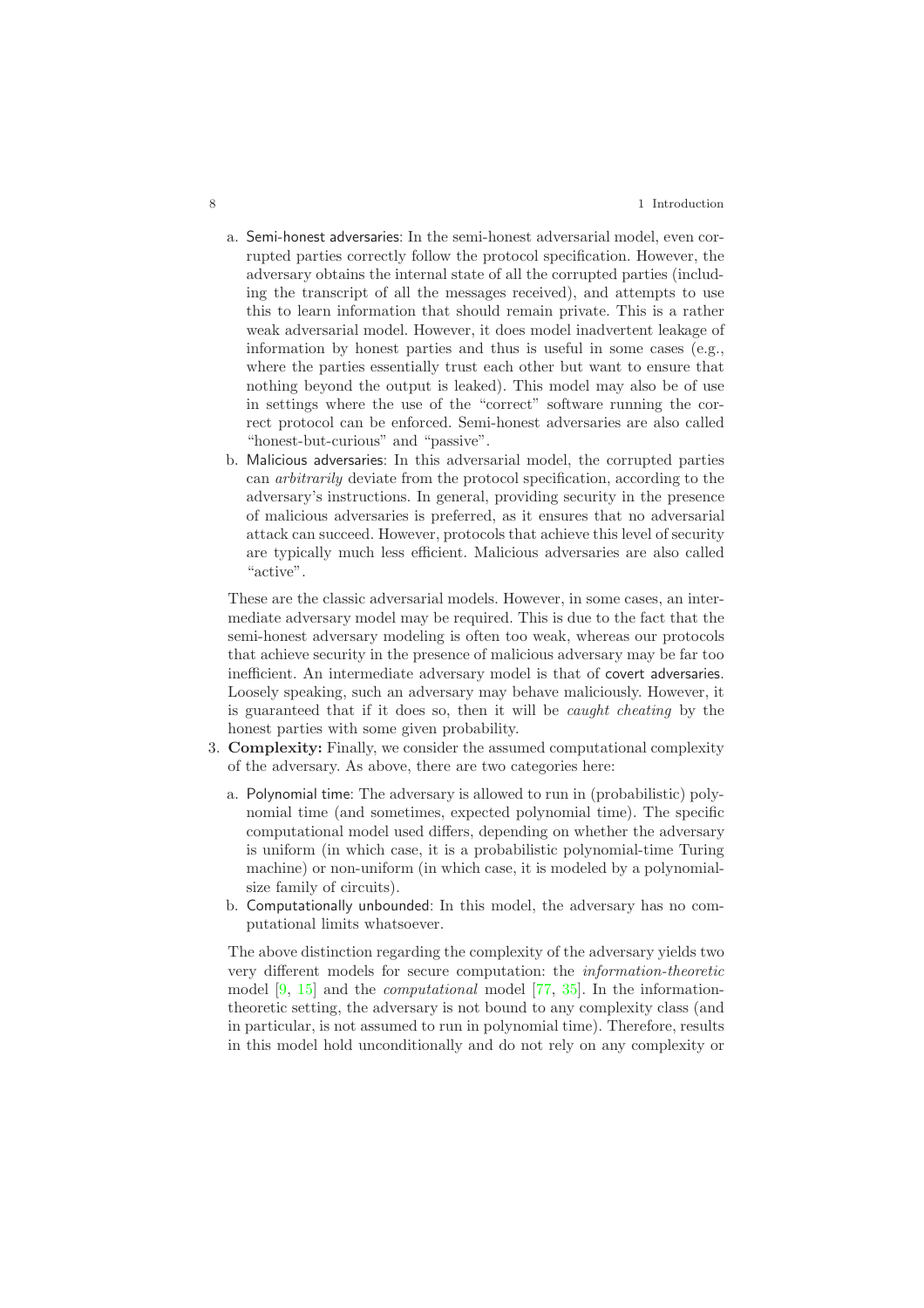#### 1.1 Secure Multiparty Computation – Background 9

cryptographic assumptions. The only assumption used is that parties are connected via ideally *private* channels (i.e., it is assumed that the adversary cannot eavesdrop on or interfere with the communication between honest parties).

In contrast, in the computational setting the adversary is assumed to be polynomial time. Results in this model typically assume cryptographic assumptions like the existence of trapdoor permutations. We note that it is not necessary here to assume that the parties have access to ideally private channels, because such channels can be implemented using public-key encryption. However, it is assumed that the communication channels between parties are authenticated; that is, if two honest parties communicate, then the adversary can eavesdrop but cannot modify any message that is sent. Such authentication can be achieved using digital signatures [38] and a public-key infrastructure.

It is only possible to achieve information-theoretic security in the case of an honest majority [9]. Thus, it is not relevant to the case of two-party computation, which is the focus of this book. We will therefore consider the computational setting only.

We remark that all possible combinations of the above types of adversaries have been considered in the literature.

Stand-alone computation versus composition. All of the above relates to the stand-alone model, where only a single protocol execution takes place (or many take place but only one is "under attack"). A far more realistic model is that of *concurrent general composition* where many secure (and possibly insecure) protocols are executed together [12]. This is a strictly harder problem to solve [14] and has been the focus of much work in the past decade. See [54] for a study of this topic.

Feasibility of secure multiparty computation. The above-described definition of security seems to be very restrictive in that no adversarial success is tolerated, irrespective of its strategy. Thus, one may wonder whether it is even possible to obtain secure protocols under this definition, and if yes, for which distributed computing tasks. Perhaps surprisingly, powerful feasibility results have been established, demonstrating that in fact, *any* distributed computing task can be securely computed. We now briefly state the most central of these results for the case of *malicious adversaries* and *static corruptions* in the *stand-alone model*. Let m denote the number of participating parties and let  $t$  denote a bound on the number of parties that may be corrupted:

1. For  $t \, < \, m/3$  (i.e., when less than a third of the parties can be corrupted), secure multiparty protocols with guaranteed output delivery can be achieved for any function in a point-to-point network, without any setup assumptions. This can be achieved both in the computational set-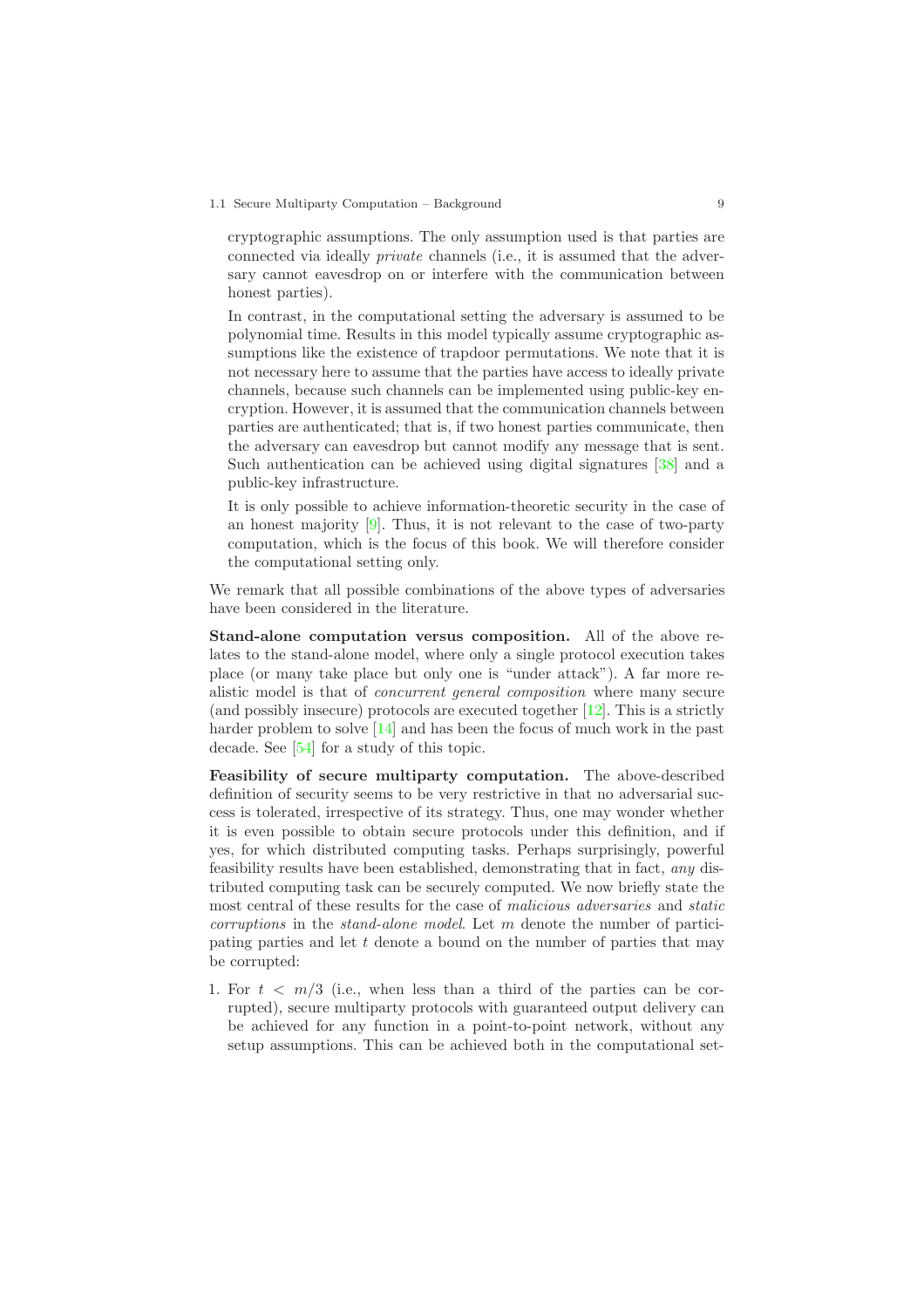ting [35] (assuming the existence of trapdoor permutations) and in the information-theoretic (private channel) setting [9, 15].

- 2. For  $t \leq m/2$  (i.e., in the case of a guaranteed honest majority), secure multiparty protocols with fairness and guaranteed output delivery can be achieved for any function assuming that the parties have access to a broadcast channel. This can be achieved in the computational setting [35] (under the same assumptions as above), and in the information-theoretic setting [73, 4].
- 3. For  $t \geq m/2$  (i.e., when the number of corrupted parties is not limited), secure multiparty protocols (without fairness or guaranteed output delivery) can be achieved for any function assuming that the parties have access to a broadcast channel and in addition assuming the existence of enhanced trapdoor permutations [77, 35, 32]. These feasibility results hold only in the computational setting; analogous results for the information-theoretic setting cannot be obtained when  $t \geq m/2$  [9].

In summary, secure multiparty protocols exist for any distributed computing task. In the computational model, this holds for all possible numbers of corrupted parties, with the qualification that when no honest majority exists, then fairness and guaranteed output delivery are not obtained. We note that the above results all hold with respect to malicious, static adversaries in the stand-alone model.

This book – two-parties, static adversaries and the stand-alone model. As we have mentioned, adaptive corruption captures a real-world threat and as such protocols that are secure in the presence of such adversaries provide a strong security guarantee. In addition, the stand-alone model of computation is not the realistic model in which protocols are executed today. Nevertheless, the problem of constructing *highly efficient two-party protocols* that are secure in the presence of *static adversaries in the standalone model* serves as an important stepping stone for constructing protocols in more complex settings. As we will see, it is already difficult to construct efficient protocols for static adversaries in the stand-alone model, and we strongly believe that a broad understanding of the problems that arise in more restricted settings is needed before progressing to more complex settings. Our experience also shows us that the techniques developed for solving the problems of secure computation in the stand-alone model with static adversaries are often useful also in the more complex setting of concurrent composition (with static or adaptive adversaries). For these reasons, we have chosen to focus solely on the stand-alone model and static adversaries in this book.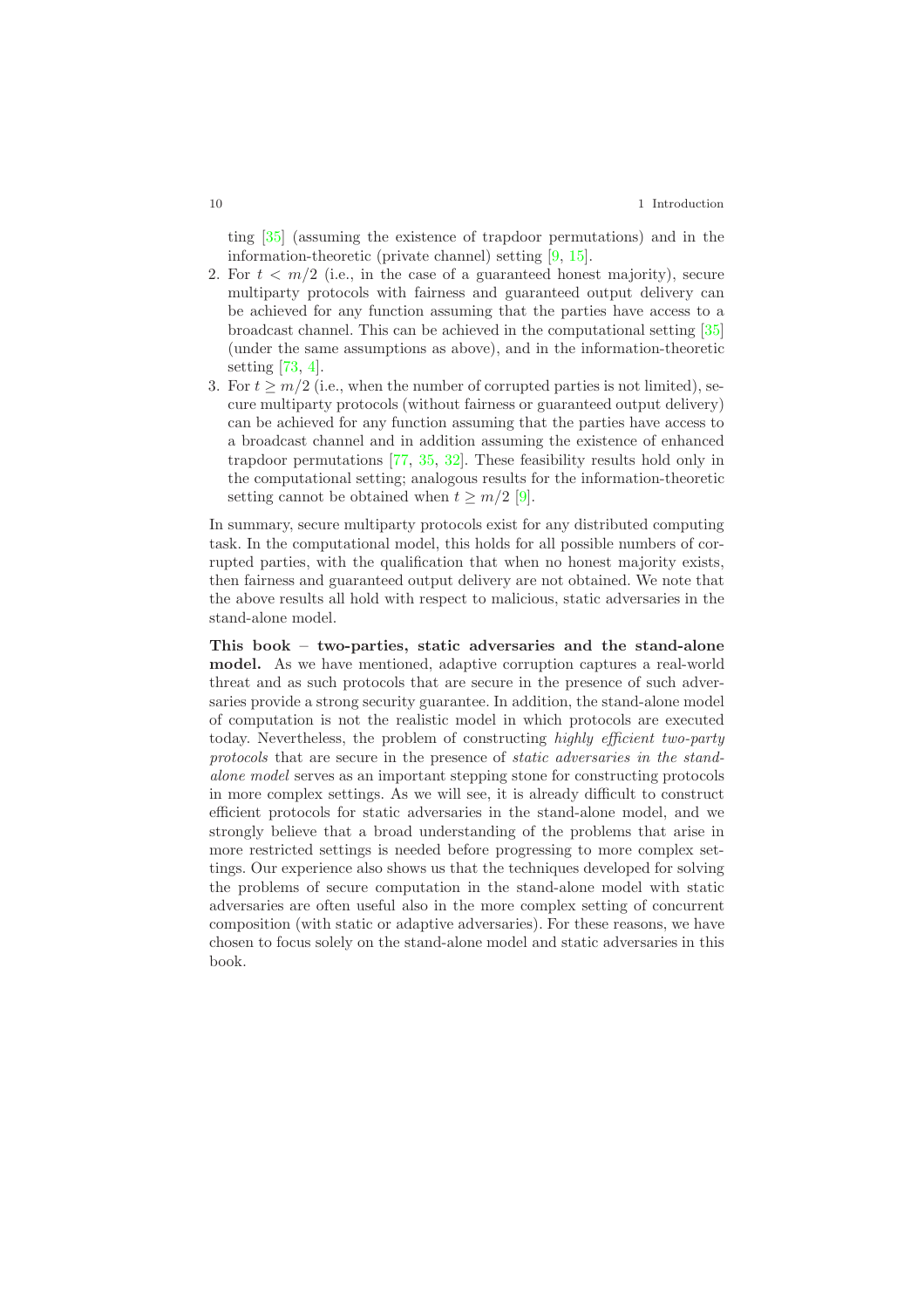### 1.2 The GMW Protocol for Secure Computation

As we have mentioned above, it has been shown that any probabilistic polynomial-time two-party functionality can be securely computed in the presence of malicious adversaries (without fairness or guaranteed output delivery), assuming the existence of enhanced trapdoor permutations [35, 32]. This powerful feasibility result – known as the GMW construction – is obtained in two stages. First, it is shown how to securely compute any functionality in the presence of semi-honest adversaries. Then, a protocol compiler is presented that takes any protocol that is secure in the presence of semihonest adversaries and outputs a protocol that is secure in the presence of malicious adversaries.

Security for semi-honest adversaries. A secure protocol is constructed based on a Boolean circuit that computes the functionality in question. The basic idea behind the construction is for the parties to iteratively compute the gates in the circuit in an "oblivious manner". This is achieved by having the parties first share their input bits; that is, for every input wire to the circuit, the parties hold random bits  $\alpha$  and  $\beta$  so that  $\alpha \oplus \beta$  equals the actual input bit associated with that wire. Then, for every (AND/OR/NOT) gate, the parties run a mini-protocol to compute random shares of the output of the gate, based on their given random shares of the inputs to the gate. At the end of the protocol, the parties hold random shares of the output wires which they can send to each other in order to reconstruct the actual output. The security of the protocol is derived from the fact that each party sees only random values (shares) throughout the protocol. Therefore, it learns nothing beyond the output, as required.

Compilation to security for malicious adversaries. The basic idea that stands behind the GMW construction is to have the parties run a suitable protocol that is secure in the presence of semi-honest adversaries, while *forcing* the potentially malicious participants to behave in a semi-honest manner. The GMW compiler therefore takes for input a protocol that is secure against semi-honest adversaries; from here on we refer to this as the "basic protocol". Recall that this protocol is secure in the case where each party follows the protocol specification exactly, using its input and uniformly chosen random tape. We must therefore force a malicious adversary to behave in this way. First and foremost, this involves forcing the parties to follow the prescribed protocol. However, this only makes sense relative to a *given* input and random tape. Furthermore, a malicious party must be forced into using a *uniformly chosen* random tape. This is because the security of the basic protocol may depend on the fact that the party has no freedom in setting its own randomness.<sup>1</sup>

<sup>1</sup> A good example of this is the semi-honest 1-out-of-2 oblivious transfer protocol of [25]. The oblivious transfer functionality is defined by  $((x_0, x_1), \sigma) \mapsto (\lambda, x_{\sigma})$ . In the protocol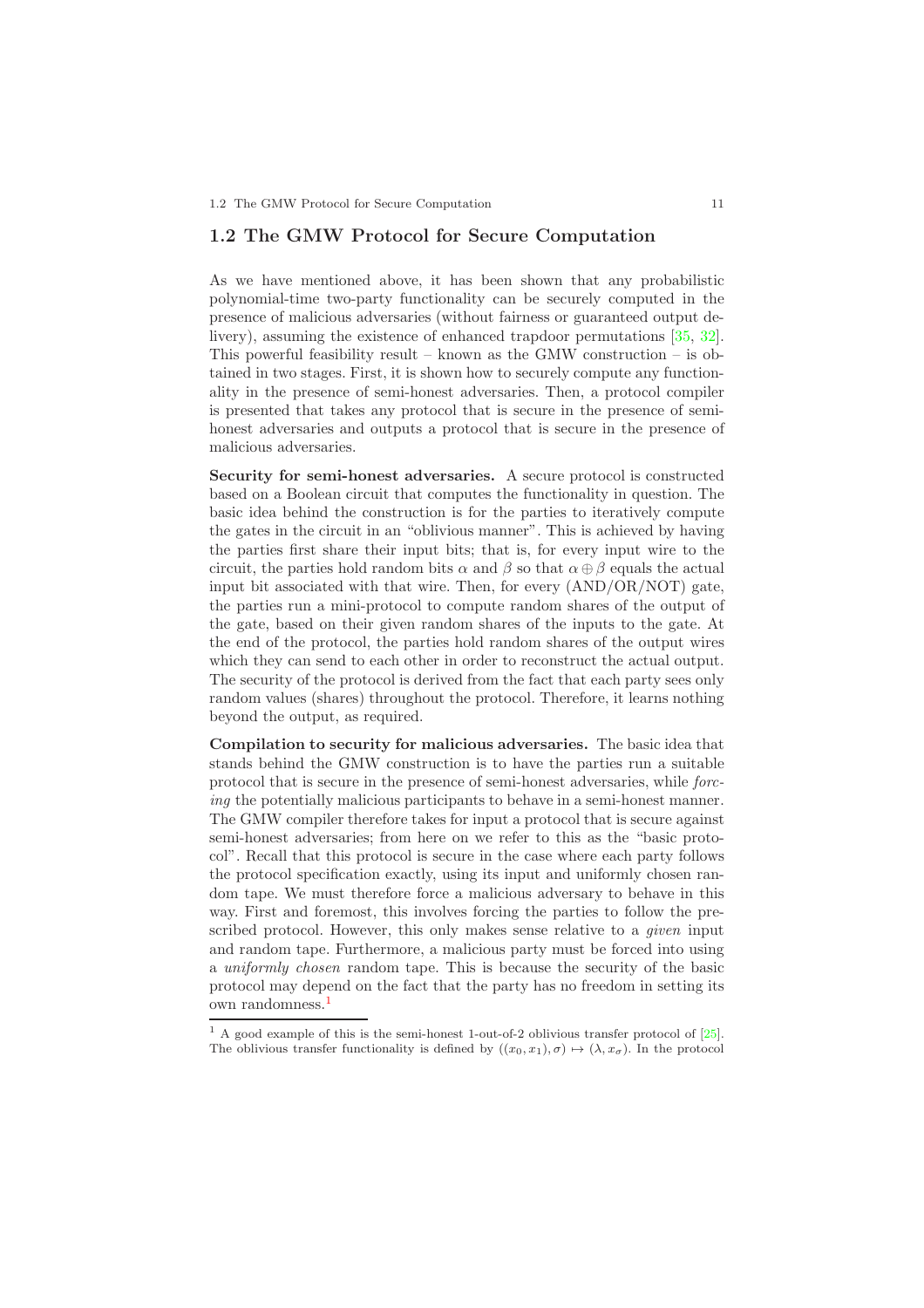#### 12 12

In light of the above discussion, the GMW protocol compiler begins by having each party commit to its input. Next, the parties run a coin-tossing protocol in order to fix their random tapes (clearly, this protocol must be secure against malicious adversaries). A regular coin-tossing protocol in which both parties receive the same uniformly distributed string is not sufficient here. This is because the parties' random tapes must remain secret. This is solved by augmenting the coin-tossing protocol so that one party receives a uniformly distributed string (to be used as its random tape) and the other party receives a commitment to that string. Now, following these two steps, each party holds its own uniformly distributed random tape and a commitment to the other party's input and random tape. Therefore, each party can be "forced" into working consistently with the committed input and random tape.

We now describe how this behavior is enforced. A protocol specification is a deterministic function of a party's view consisting of its input, random tape and messages received so far. As we have seen, each party holds a commitment to the input and random tape of the other party. Furthermore, the messages sent so far are public. Therefore, the assertion that a new message is computed according to the protocol is of the  $\mathcal{NP}$  type (and the party sending the message knows an adequate  $\mathcal{NP}$ -witness to it). Thus, the parties can use zeroknowledge proofs to show that their steps are indeed according to the protocol specification. As the proofs used are zero-knowledge, they reveal nothing. Furthermore, due to the soundness of the proofs, even a malicious adversary cannot deviate from the protocol specification without being detected. We thus obtain a reduction of the security in the malicious case to the given security of the basic protocol against semi-honest adversaries.

Efficiency and the GMW construction. The complexity of the GMW protocol for semi-honest adversaries is related to the size of the circuit needed to compute the functionality. Specifically, the parties need to run an oblivious transfer (involving asymmetric computations) for every circuit of the gate. Although this results in a significant computational overhead, it is reasonable for functionalities with circuits that are not too large. We remark that Yao's protocol for secure two-party computation is typically more efficient than the GMW construction. This is due to the fact that only symmetric operations are needed for computing every gate of the circuit, and oblivious transfers are only used for the input bits. This means that Yao's protocol scales better

of [25], the receiver gives the sender two images of an enhanced trapdoor permutation, where the receiver knows only one of the preimages. The protocol works so that the receiver obtains  $x_i$  if it knows the *i*th preimage (and otherwise it learns nothing of the value of  $x_i$ ). Thus, were the receiver to know both preimages, it would learn both  $x_0$  and  $x_1$ , in contradiction to the security of the protocol. Now, if the receiver can "alter" its random tape, then it can influence the choice of the images of the permutation so that it knows both preimages. Thus, the fact that the receiver uses a truly random tape is crucial to the security.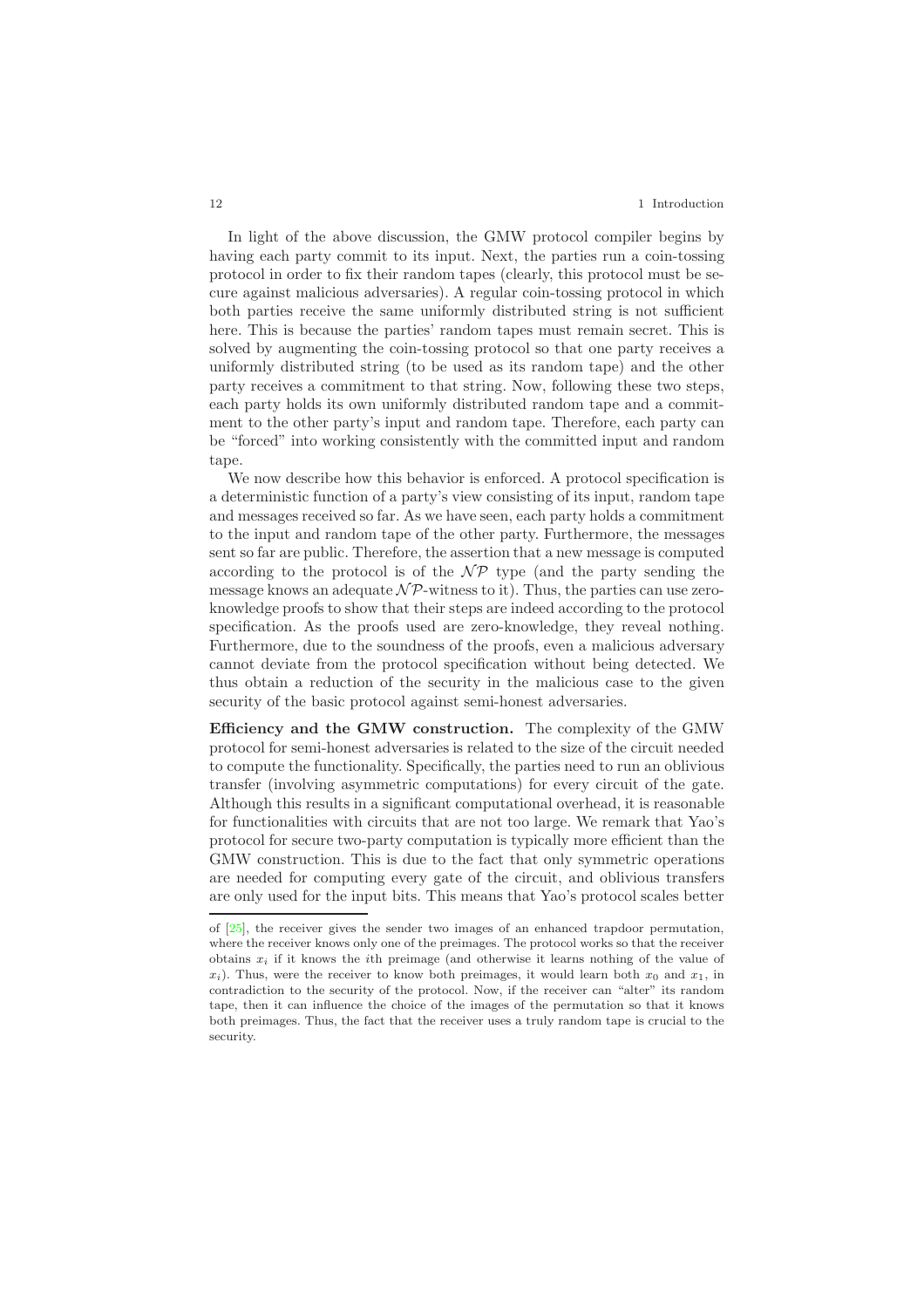#### 1.3 A Roadmap to the Book 13

to large circuits than GMW. In Chapter 3 we present Yao's protocol for semi-honest adversaries in detail.

As we have mentioned, the cost of achieving security in the presence of semi-honest adversaries is not insignificant. However, it is orders of magnitude less than the cost of achieving security in the presence of malicious adversaries. This is due to the fact that general zero-knowledge protocols for  $\mathcal{NP}$  require a Karp reduction from a complex computational statement to a language like 3-colorability or Hamiltonicity. Thus, even when the underlying protocol for semi-honest adversaries is highly efficient, the compiled protocol for malicious adversaries is typically not. We conclude that the GMW construction, and in particular the compilation of GMW from security in the presence of semi-honest adversaries to security in the presence of malicious adversaries, is to be viewed as a fundamental feasibility result, and not as a methodology for obtaining protocols in practice.<sup>2</sup>

Despite what we have stated above, the GMW compilation paradigm *has* had considerable influence over the construction of *efficient protocols*. Indeed, one way to efficiently achieve security in the presence of malicious adversaries is to design a protocol that is secure in the presence of semi-honest adversaries (or a different notion that is weaker than security in the presence of malicious adversaries) in a particular way so that one can efficiently prove "correct behavior" in zero-knowledge. One example of a protocol that uses this paradigm can be found in Section 7.4.

In conclusion, the GMW construction proves that any efficient functionality can be securely computed, even in the presence of a powerful malicious adversary. The next step, given this feasibility result, is to construct more efficient protocols for this task with the final aim of obtaining protocols that can be used in practice. This research goal is the focus of this book.

### 1.3 A Roadmap to the Book

This book is divided into three distinct parts. We now describe in detail the contents of each part and the chapters therein.

# 1.3.1 Part  $I$  – Introduction and Definitions

In this chapter, we have provided a brief overview of the basic notions, concepts and results of secure computation. The aim of this overview is to place

<sup>2</sup> We stress that this should in no way be interpreted as a criticism of GMW; the GMW construction is a beautiful proof of the feasibility of achieving secure computation and is one of most fundamental results of theoretical cryptography.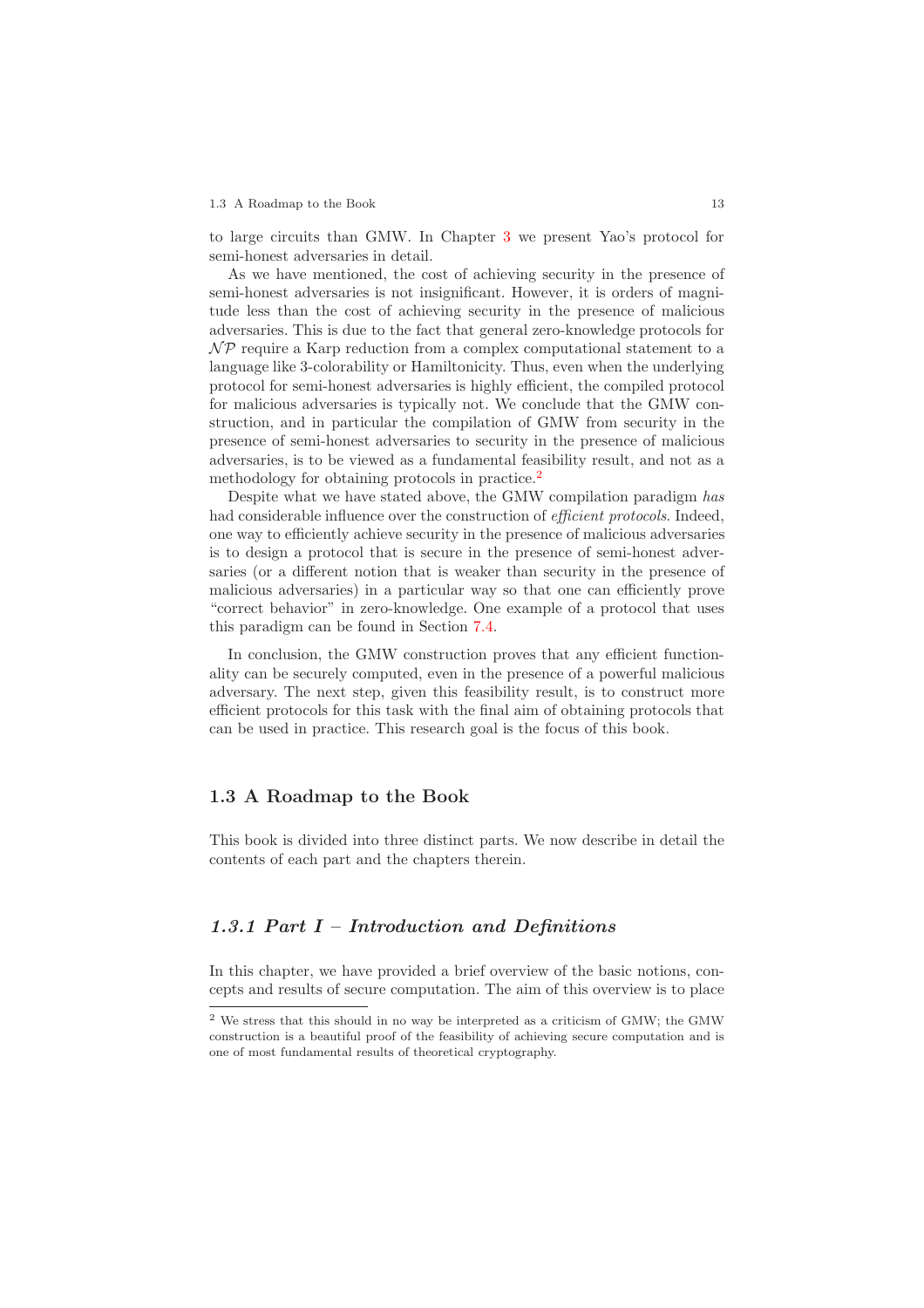the material covered in this book in its general context. In Chapter 2 we present a number of different definitions of secure two-party computation. We begin by presenting the classic definitions of security in the presence of semi-honest and malicious adversaries. As we have discussed above, on the one hand, the security guarantee provided when considering semi-honest adversaries is often insufficient. On the other hand, although protocols that are secure in the presence of malicious adversaries provide a very strong security guarantee, they are often highly inefficient. This motivates the search for alternative definitions that provide satisfactory security guarantees, and that are more amenable to constructing highly efficient protocols. We consider three such relaxations:

1. *Covert adversaries (Section 2.4):* Physical security in the real world is achieved via deterrence. It is well known that an expert thief can break into almost anybody's house and can steal most cars. If this is the case, then why aren't there more expert thieves and why are most of our houses and cars safe? The answer to this is simply deterrence: most people do not want to go to jail and so choose professions that are within the law. (Of course, there are also many people who do not steal because it is immoral, but this is not relevant to our discussion here.) The notion of security in the presence of covert adversaries utilizes the concept of deterrence in secure computation. Specifically, a protocol that achieves security under this notion does not provide a foolproof guarantee that an adversary cannot cheat. Rather, it guarantees that if an adversary does attempt to cheat, then the honest parties will detect this with some given probability (say 0.5 or 0.9). Now, if such a protocol is run in a context where cheating can be penalized, then this level of security can suffice. For example, if a secure protocol is used by a consortium of cellphone companies who wish to carry out a statistical analysis of the usage behaviors of cellphone users, then a cheating company (who tries to steal customer data from its competitors) will be penalized by removing them from the consortium.

We remark that security in the presence of malicious adversaries is the analogue of an armed security guard outside your house 24 hours a day. It is much safer to protect your house in this way. However, the costs involved are often not worth the gain.

- 2. *Non-simulation based definitions (Section 2.6):* The definitions of security for semi-honest, malicious and covert adversaries all follow the ideal/realmodel simulation-based paradigm. We consider two relaxations that do not follow this paradigm.
	- a. *Privacy only (Section 2.6.1):* As we have discussed, the simulationbased method of defining security (via the ideal/real-model paradigm) guarantees privacy, correctness, independence of inputs and more. However, in some cases, it may suffice to guarantee privacy without the other properties. For example, if a user wishes to search a database so that her search queries are kept private, then privacy alone may suffice.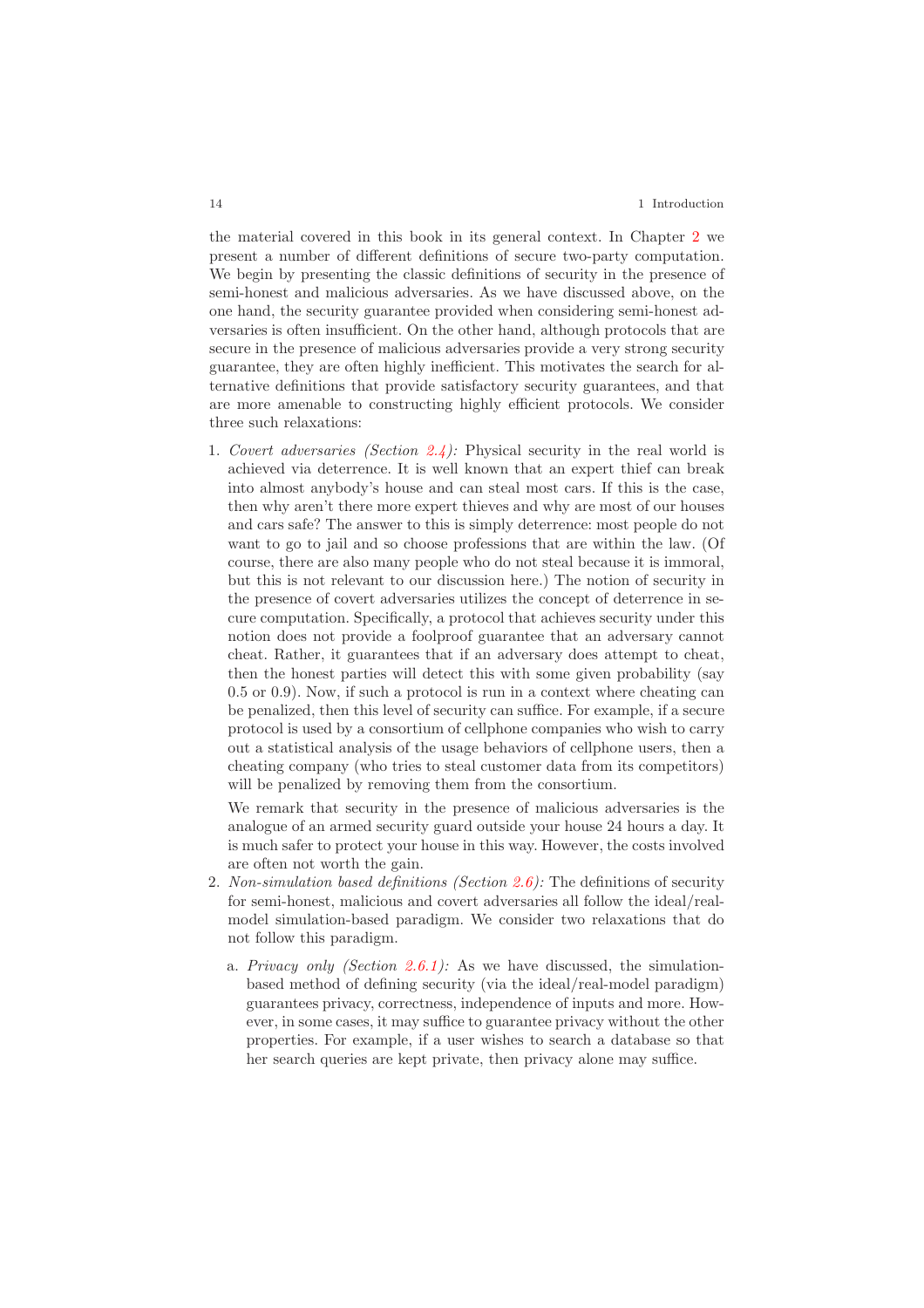#### 1.3 A Roadmap to the Book 15

b. *One-sided simulation (Section 2.6.2):* In many cases, it is very difficult to formalize a definition of security that guarantees privacy only. This is due to the fact that when a party receives output it learns something and we must try to state that it should learn nothing more. However, the output depends on the parties' inputs and if these are not explicit then it is unclear what the output should be. In contrast, it is very easy to define privacy when nothing should be learned; in such a case, privacy can be formalized via indistinguishability in the same way as encryption. The notion of one-sided simulation helps to define security for protocol problems in which only one party is supposed to receive output. In such a case, we require simulation (via the ideal/real-model paradigm) for the party that receives input, and privacy only (via indistinguishability) for the party that does not receive output. Observe that correctness and independence of inputs are not guaranteed when the party who does not receive output is corrupted. However, as in the example for privacy only above, this is sometimes sufficient. The advantage of "onesided simulation" over "privacy only" is that a general definition can be given for any functionality in which only one party receives output.

We stress that the "right definition" depends very much on the application being considered. In some cases, it is crucial that security in the presence of malicious adversaries be achieved; take for example computation over highly confidential data that can cause significant damage if revealed. However, in many other cases, weaker notions of security can suffice, especially if the alternative is to not use a secure protocol at all (e.g., as may be the case if the best protocols known for a task that provide security for malicious adversaries are not efficient enough for use).

In addition to presenting the above definitions of security, Chapter 2 contains the following additional material. In Section 2.3.3 we discuss the surprising fact that due to a quirk in the definitions, security in the presence of malicious adversaries does not always imply security in the presence of semihonest adversaries. In Section 2.5 we show that in many cases it suffices to consider restricted types of functionalities, enabling a simpler presentation. Finally, in Section 2.7 we state modular sequential composition theorems that are very useful when proving the security of protocols.

# 1.3.2 Part II – General Constructions

A general construction is a protocol that can be used for securely computing any functionality. These constructions are typically based on a circuit for computing the functionality, and as such do not utilize any special properties of the functionality being computed. Thus, they cannot be used for complex computations applied to very large inputs. Despite this, it is important to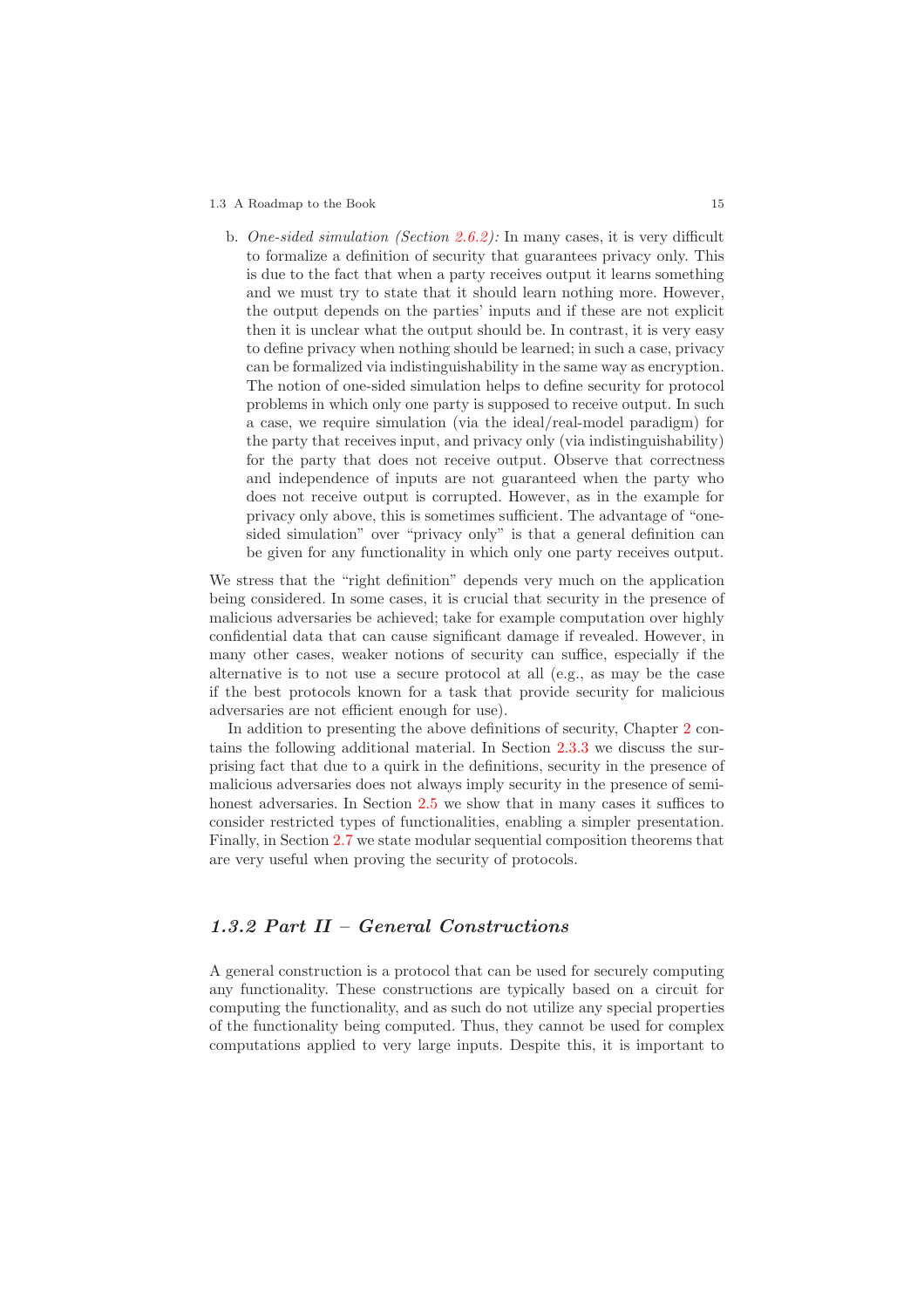study these constructions for the following reasons. First, many useful techniques and methodologies can be learned from them. Second, in many cases, a larger protocol uses a smaller subprotocol that is obtained via a general construction (an example of this is given in Chapter 8). Finally, as the efficiency of general constructions improves, we are able to use them for more and more real problems [22, 71].

Semi-honest adversaries. In Chapter 3 we present Yao's protocol for achieving secure two-party computation in the presence of semi-honest adversaries [77]. This protocol works by having one party prepare an encrypted or garbled version of the circuit that can be decrypted to yield only one value, the output of the computation. When the circuit being computed is not too large, this protocol is very efficient. Specifically, the parties need  $O(1)$  asymmetric computations per input bit, and  $O(1)$  symmetric computations per gate of the circuit. In practice, symmetric computations are far more efficient than asymmetric computations. Thus, a circuit with hundreds of thousands of gates can be easily computed.

Malicious adversaries. In Chapter 4 we present a protocol that achieves security in the presence of malicious adversaries [55]. This protocol is based on Yao's protocol for the semi-honest case, and includes significant machinery for preventing the parties from cheating. The basic technique for achieving this is called cut-and-choose. Specifically, one of the main problems that arises when running Yao's protocol with malicious adversaries is that the party who constructs the garbled circuit can construct it incorrectly (since it is encrypted, this cannot be detected). In order to prevent such behavior, we have the party construct many copies of the circuit and then ask it to open half of them. In this way, we can be sure that most of the remaining unopened circuits are correct. It turns out that this intuitive idea is very hard to implement correctly, and many new problems arise when computing with many circuits. As a result, the construction is much less efficient than in the semi-honest case. However, it can still be run on circuits with tens of thousands of gates, as will be discussed below.

Covert adversaries. In Chapter 5 we present a protocol that is based on the same idea as that in Chapter 4 but provides security only in the presence of covert adversaries. The main idea is that in the context of covert adversaries it suffices to use cut-and-choose on many fewer circuits, and it suffices to compute only one circuit at the end. This results in a protocol that is much more efficient than that required to achieve security in the presence of malicious adversaries. Roughly speaking, when the adversary is guaranteed to be caught with probability  $\epsilon$  if it attempts to cheat, the cost of the protocol is about  $O(1/\epsilon)$  times the cost of Yao's semi-honest protocol. Thus, for  $\epsilon = 1/2$  it is possible to compute circuits that contain hundreds of thousands of gates, as in the semi-honest case.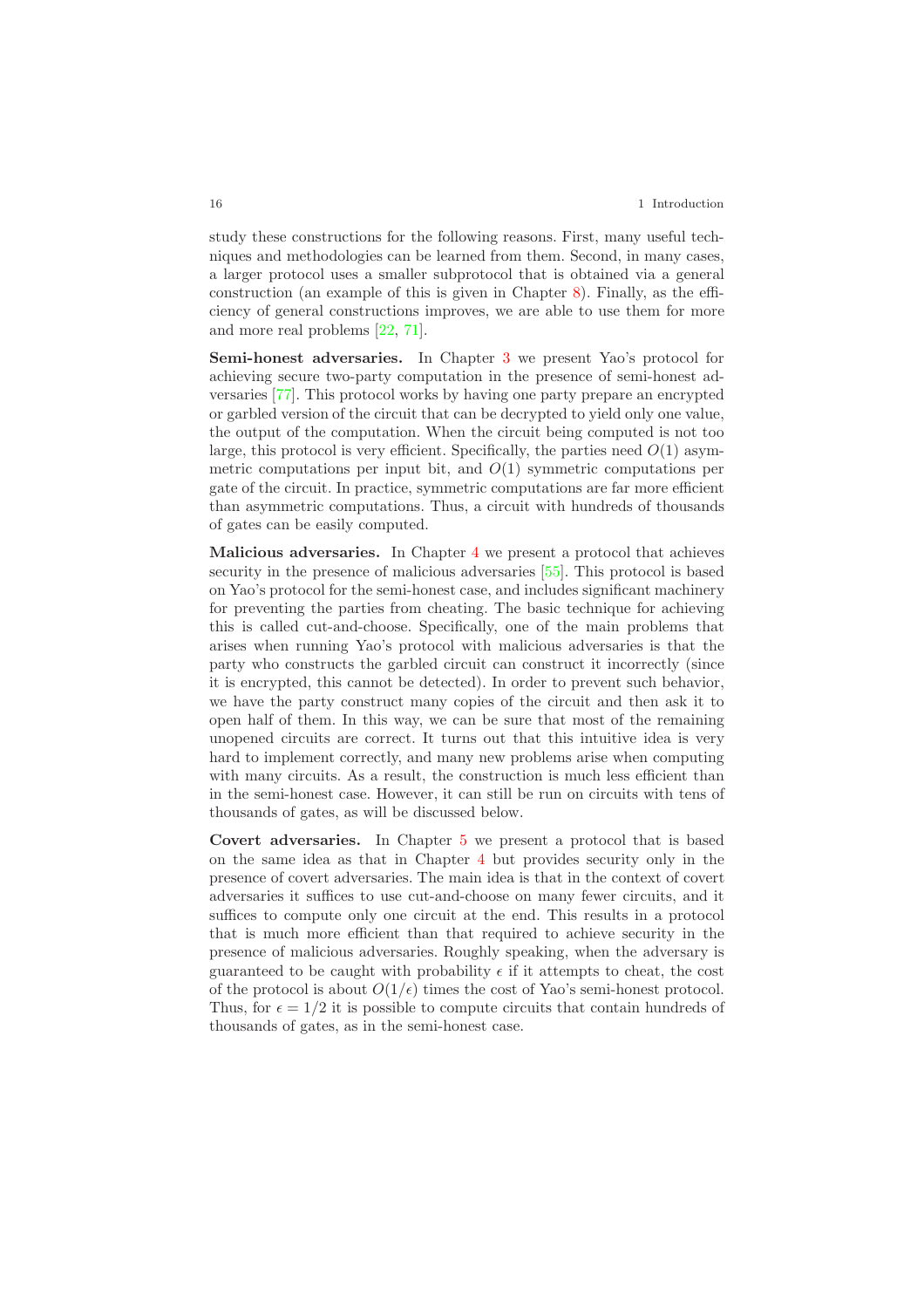#### 1.3 A Roadmap to the Book 17

Implementations of general protocols. Recent interest in the field of efficient protocols has led to implementations that are useful for understanding the real efficiency behavior of the above protocols. One work which is of relevance here is an implementation of a protocol for securely computing the AES function [71]. That is, one party holds a secret 128-bit symmetric key  $k$  for the AES function and the other party holds a 128-bit input  $x$ . The computation is such that the first party learns nothing about  $x$ , while the second party learns  $AES_k(x)$  and nothing else. Such a functionality has many applications, as we will see in Chapter 9. In [71], the exact protocols of Chapters 3, 4 and 5 were implemented for a circuit computing AES which has approximately 33,000 gates. The protocols were implemented using a number of different optimizations. The best optimizations yielded running times of seven seconds for the semi-honest protocol, 95 seconds for the covert protocol and 1,148 seconds for the malicious protocol. Although these running times are not fast enough for real-time applications, they demonstrate that it is feasible to carry out such computations on circuits that are large (tens of thousands of gates). We expect that further efficiency improvements will not be long coming, and believe that these times will be significantly reduced in the not too distant future (especially for the malicious case).

### 1.3.3 Part III – Specific Constructions

As we have mentioned, the drawback of considering general constructions is that it is not possible to utilize special properties of the functionality being computed. In the final part of the book, we present protocols for specific problems of interest. This part is also divided into two subparts. First, in Chapters 6 and 7 we present some basic tools that are very useful for designing efficient protocols. Then, in Chapters 8 and 9 we study two specific problems as a demonstration of how higher-level protocols can be constructed.

Sigma protocols and efficient zero-knowledge. In Chapter 6 we show how highly efficient zero-knowledge protocols can be constructed. As we have discussed, security in the presence of malicious adversaries is typically achieved by forcing the parties to behave honestly. The immediate way to do this is to force the parties to prove in zero-knowledge that they are following the protocol specification. Needless to say, a straightforward implementation of this idea is very inefficient. For this reason, many try to stay clear of explicit zero-knowledge proofs for enforcing honest behavior. However, in many cases it *is* possible to construct a protocol for which the zero-knowledge proof that is needed is highly efficient. Many of these efficient zero-knowledge protocols are constructed from a simpler primitive called a  $\Sigma$ -protocol. In Chapter 6 we study  $\Sigma$ -protocols in depth and, among other things, present highly efficient generic transformations from Σ-protocols to zero-knowledge proofs of membership and zero-knowledge proofs of knowledge. These transformations